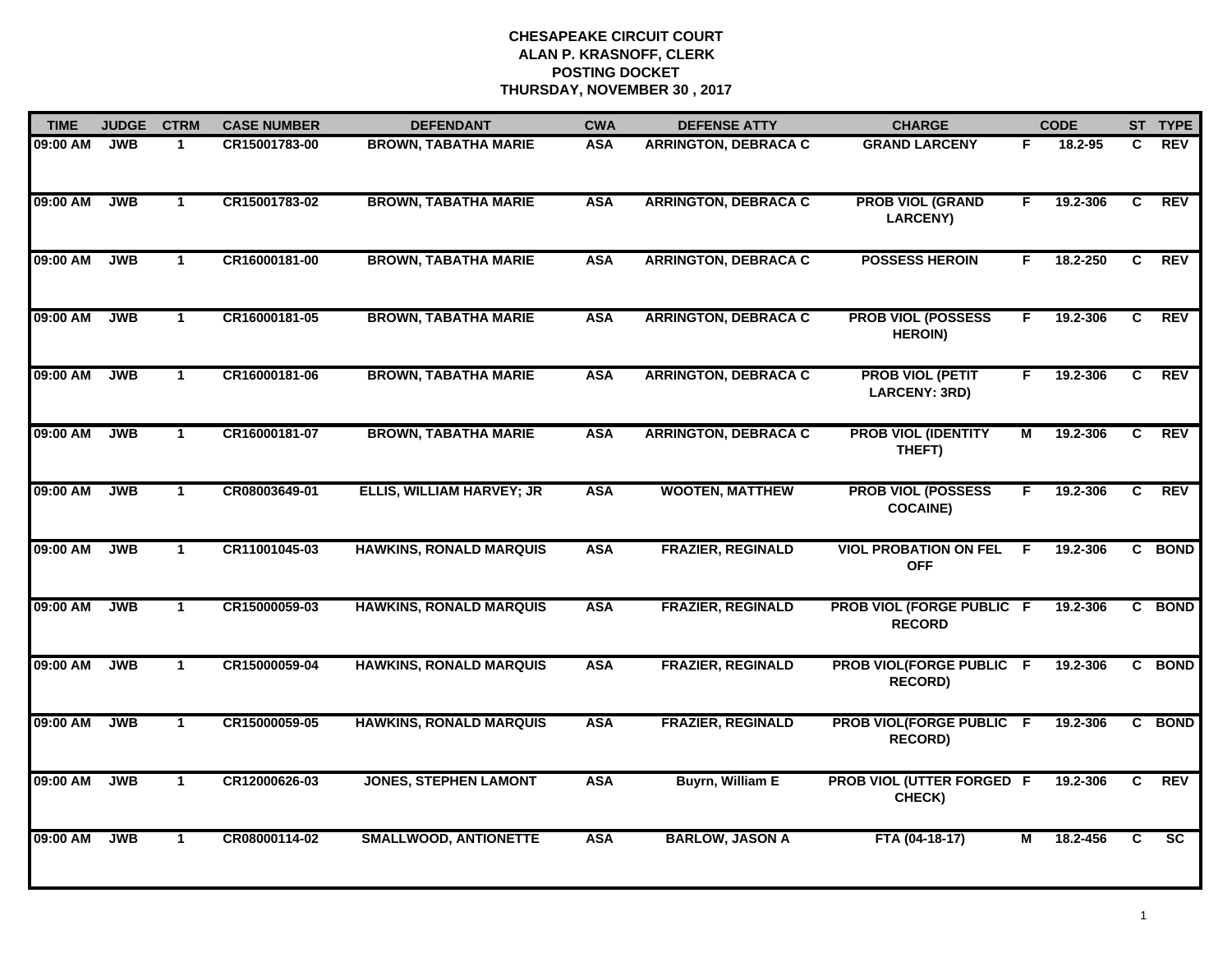| <b>TIME</b> | <b>JUDGE</b> | <b>CTRM</b>          | <b>CASE NUMBER</b> | <b>DEFENDANT</b>             | <b>CWA</b> | <b>DEFENSE ATTY</b>    | <b>CHARGE</b>                                |     | <b>CODE</b> |              | ST TYPE    |
|-------------|--------------|----------------------|--------------------|------------------------------|------------|------------------------|----------------------------------------------|-----|-------------|--------------|------------|
| 09:00 AM    | <b>JWB</b>   | $\mathbf 1$          | CR08000114-03      | <b>SMALLWOOD, ANTIONETTE</b> | <b>ASA</b> | <b>BARLOW, JASON A</b> | <b>FAIL TO APPEAR-ADATS</b>                  | м   | 18.2-456    | C.           | <b>CAP</b> |
| 09:00 AM    | <b>JWB</b>   | $\mathbf{1}$         | CR08000115-01      | <b>SMALLWOOD, ANTOINETTE</b> | <b>ASA</b> | <b>BARLOW, JASON A</b> | <b>VIOL PROBATION ON FEL</b><br><b>OFF</b>   | F.  | 19.2-306    | C            | <b>REV</b> |
| 09:00 AM    | <b>JWB</b>   | $\mathbf{1}$         | CR08000116-01      | <b>SMALLWOOD, ANTOINETTE</b> | <b>ASA</b> | <b>BARLOW, JASON A</b> | <b>VIOL PROBATION ON FEL</b><br><b>OFF</b>   | F.  | 19.2-306    | C            | <b>REV</b> |
| 09:00 AM    | <b>JWB</b>   | $\blacktriangleleft$ | CR08000117-01      | <b>SMALLWOOD, ANTOINETTE</b> | <b>ASA</b> | <b>BARLOW, JASON A</b> | <b>VIOL PROBATION ON FEL</b><br><b>OFF</b>   | -F. | 19.2-306    | C.           | <b>REV</b> |
| 09:00 AM    | <b>JWB</b>   | $\mathbf{1}$         | CR08000118-01      | <b>SMALLWOOD, ANTOINETTE</b> | <b>ASA</b> | <b>BARLOW, JASON A</b> | <b>VIOL PROBATION ON FEL</b><br><b>OFF</b>   | F.  | 19.2-306    | $\mathbf{C}$ | <b>REV</b> |
| 09:00 AM    | <b>JWB</b>   | $\mathbf{1}$         | CR08000119-01      | <b>SMALLWOOD, ANTOINETTE</b> | <b>ASA</b> | <b>BARLOW, JASON A</b> | <b>VIOL PROBATION ON FEL F</b><br><b>OFF</b> |     | 19.2-306    | C.           | REV        |
| 09:00 AM    | JWB          | $\mathbf{1}$         | CR08000120-01      | <b>SMALLWOOD, ANTOINETTE</b> | <b>ASA</b> | <b>BARLOW, JASON A</b> | <b>VIOL PROBATION ON FEL F</b><br><b>OFF</b> |     | 19.2-306    | C            | <b>REV</b> |
| 09:00 AM    | <b>JWB</b>   | $\mathbf{1}$         | CR08000125-01      | <b>SMALLWOOD, ANTOINETTE</b> | <b>ASA</b> | <b>BARLOW, JASON A</b> | <b>VIOL PROBATION ON FEL</b><br><b>OFF</b>   | - F | 19.2-306    | C.           | <b>REV</b> |
| 09:00 AM    | <b>JWB</b>   | $\mathbf{1}$         | CR10000904-09      | <b>SMALLWOOD, ANTOINETTE</b> | <b>ASA</b> | <b>BARLOW, JASON A</b> | <b>VIOL PROBATION ON FEL</b><br><b>OFF</b>   | -F  | 19.2-306    | C.           | <b>REV</b> |
| 09:00 AM    | <b>JWB</b>   | $\mathbf 1$          | CR10000904-10      | <b>SMALLWOOD, ANTOINETTE</b> | <b>ASA</b> | <b>BARLOW, JASON A</b> | <b>VIOL PROBATION ON FEL</b><br><b>OFF</b>   | E   | 19.2-306    | C            | <b>REV</b> |
| 09:00 AM    | <b>JWB</b>   | $\mathbf{1}$         | CR10000904-11      | <b>SMALLWOOD, ANTOINETTE</b> | <b>ASA</b> | <b>BARLOW, JASON A</b> | <b>VIOL PROBATION ON FEL</b><br><b>OFF</b>   | -F. | 19.2-306    | C.           | <b>REV</b> |
| 09:00 AM    | <b>JWB</b>   | $\mathbf{1}$         | CR10000904-12      | <b>SMALLWOOD, ANTOINETTE</b> | <b>ASA</b> | <b>BARLOW, JASON A</b> | <b>VIOL PROBATION ON FEL</b><br><b>OFF</b>   | F.  | 19.2-306    | C            | <b>REV</b> |
| 09:00 AM    | <b>JWB</b>   | $\mathbf{1}$         | CR10000904-13      | <b>SMALLWOOD, ANTOINETTE</b> | <b>ASA</b> | <b>BARLOW, JASON A</b> | <b>VIOL PROBATION ON FEL</b><br><b>OFF</b>   | -F  | 19.2-306    | C.           | <b>REV</b> |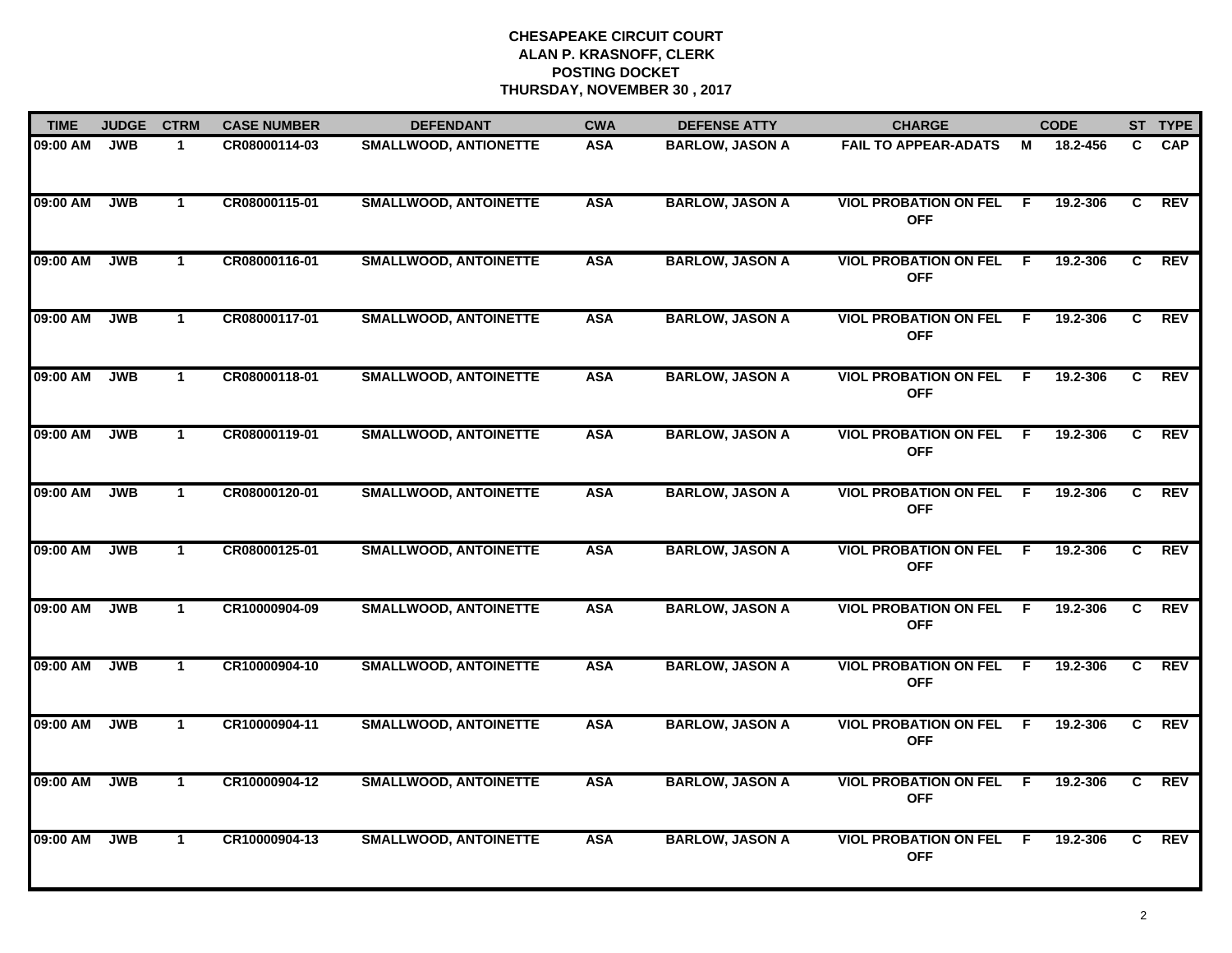| <b>TIME</b> | <b>JUDGE</b> | <b>CTRM</b>    | <b>CASE NUMBER</b> | <b>DEFENDANT</b>                | <b>CWA</b> | <b>DEFENSE ATTY</b>         | <b>CHARGE</b>                                    |     | <b>CODE</b>          |    | ST TYPE                 |
|-------------|--------------|----------------|--------------------|---------------------------------|------------|-----------------------------|--------------------------------------------------|-----|----------------------|----|-------------------------|
| 09:00 AM    | <b>JWB</b>   | $\mathbf 1$    | CR10000904-14      | <b>SMALLWOOD, ANTOINETTE</b>    | <b>ASA</b> | <b>BARLOW, JASON A</b>      | <b>VIOL PROBATION ON FEL</b><br><b>OFF</b>       | -F  | 19.2-306             | C. | <b>REV</b>              |
| 09:00 AM    | JWB          | $\mathbf{1}$   | CR10000904-15      | <b>SMALLWOOD, ANTOINETTE</b>    | <b>ASA</b> | <b>BARLOW, JASON A</b>      | <b>VIOL PROBATION ON FEL</b><br><b>OFF</b>       | - F | 19.2-306             | C  | <b>REV</b>              |
| 09:00 AM    | <b>JWB</b>   | $\mathbf{1}$   | CR10000904-16      | <b>SMALLWOOD, ANTOINETTE</b>    | <b>ASA</b> | <b>BARLOW, JASON A</b>      | <b>VIOL PROBATION ON FEL</b><br><b>OFF</b>       | -F  | 19.2-306             | C  | <b>REV</b>              |
| 09:00 AM    | <b>JWB</b>   | $\mathbf 1$    | CR14002098-02      | <b>SMITH, THOMAS ANDREW</b>     | <b>ASA</b> | <b>WOOTEN, MATTHEW</b>      | <b>PROB VIOL (POSSESS</b><br><b>COCAINE)</b>     | F.  | 19.2-306             | C  | <b>REV</b>              |
| 09:00 AM    | <b>JWB</b>   | $\mathbf{1}$   | CR08000170-02      | <b>STARRETTE, STEVEN LESLIE</b> | <b>ASA</b> | <b>FRAZIER, REGINALD</b>    | <b>PROB VIOL (OBT MON-</b><br><b>FALSE PRET)</b> | F.  | 19.2-306             |    | C BOND                  |
| 09:00 AM    | <b>JWB</b>   | $\mathbf 1$    | CR11002699-02      | <b>STARRETTE, STEVEN LESLIE</b> | <b>ASA</b> | <b>FRAZIER, REGINALD</b>    | <b>PROB VIOL (GRAND</b><br><b>LARCENY)</b>       | F.  | 19.2-306             |    | C BOND                  |
| 09:00 AM    | JWB          | $\overline{1}$ | CR05001632-02      | <b>WILSON, BRANDON CHARLES</b>  | <b>ASA</b> | <b>ARRINGTON, DEBRACA C</b> | <b>PB VIOL(BURGLARY W/</b><br>INT:ARSON)         | F.  | 19.2-306             | C  | REV                     |
| 09:00 AM    | JWB          | $\mathbf{1}$   | CR05001633-02      | <b>WILSON, BRANDON CHARLES</b>  | <b>ASA</b> | <b>ARRINGTON, DEBRACA C</b> | PB VIOL(ARSON:OCCP'D<br><b>DWELLING)</b>         | F   | 19.2-306             | C  | <b>REV</b>              |
| 09:00 AM    | <b>JWB</b>   | $\mathbf{1}$   | CR05001634-02      | <b>WILSON, BRANDON CHARLES</b>  | <b>ASA</b> | <b>ARRINGTON, DEBRACA C</b> | <b>PROB VIOL (GRAND</b><br><b>LARCENY)</b>       | F.  | 19.2-306             | C  | <b>REV</b>              |
| 09:00 AM    | <b>FBL</b>   | $\mathbf{3}$   | CR17002015-00      | <b>BOONE, DELVON GENEROLD</b>   | <b>DRT</b> | Jones, David L.             | <b>GRAND LARCENY</b>                             | F.  | 18.2-95              | В  | $\overline{\mathsf{c}}$ |
| 09:00 AM    | <b>FBL</b>   | $\mathbf{3}$   | CR16002173-00      | <b>CLARK, CALVIN EUGENE; JR</b> | <b>MLK</b> | Givando, Stephen P.         | <b>GRAND LARCENY</b>                             | F.  | 18.2-95              |    | C TRYL                  |
| 09:00 AM    | <b>FBL</b>   | $\overline{3}$ | CR16002173-02      | <b>CLARK, CALVIN EUGENE; JR</b> | <b>MLK</b> | Givando, Stephen P.         | <b>STOLEN PROPERTY</b><br><b>W/INTENT SELL</b>   |     | F 18.2-108.01 C TRYL |    |                         |
| 09:00 AM    | <b>FBL</b>   | $\mathbf{3}$   | CR16002173-03      | <b>CLARK, CALVIN EUGENE; JR</b> | <b>MLK</b> | Givando, Stephen P.         | <b>GRAND LARCENY</b>                             | F.  | 18.2-95              |    | C TRYL                  |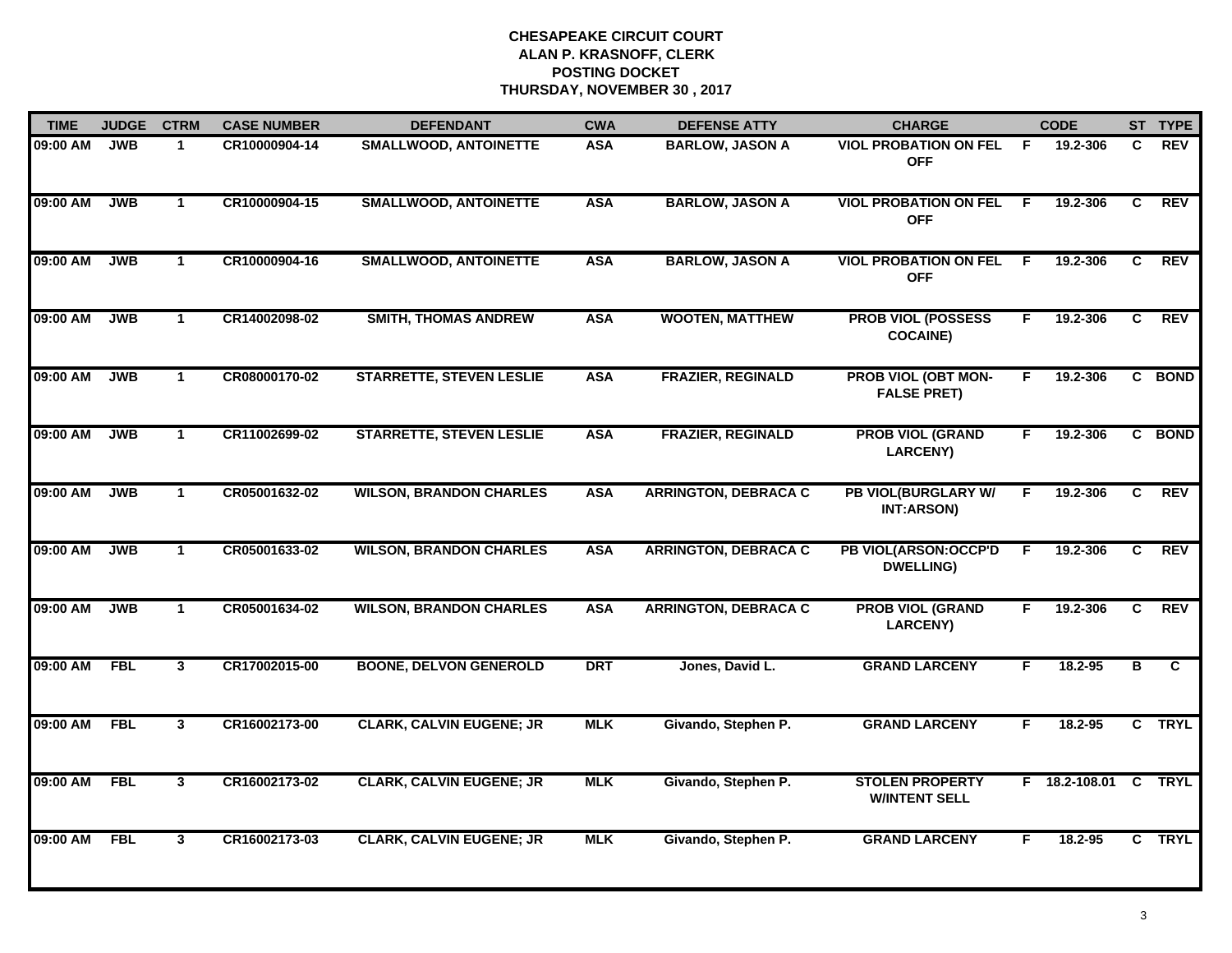| <b>TIME</b> | <b>JUDGE</b> | <b>CTRM</b>             | <b>CASE NUMBER</b> | <b>DEFENDANT</b>                | <b>CWA</b> | <b>DEFENSE ATTY</b> | <b>CHARGE</b>                                              |    | <b>CODE</b> |          | ST TYPE     |
|-------------|--------------|-------------------------|--------------------|---------------------------------|------------|---------------------|------------------------------------------------------------|----|-------------|----------|-------------|
| 09:00 AM    | <b>FBL</b>   | 3                       | CR17000074-00      | <b>CLARK, CALVIN EUGENE; JR</b> | <b>BKF</b> | Givando, Stephen P. | <b>GRND LARCENY: &gt;=\$200</b><br><b>NOT PERSN</b>        | F  | 18.2-95     |          | C TRYL      |
| 09:00 AM    | FBL          | $\mathbf{3}$            | CR17000074-01      | <b>CLARK, CALVIN EUGENE; JR</b> | <b>BKF</b> | Givando, Stephen P. | STLN PRPRTY: INT TO SELL F 18.2-108.01 C TRYL<br>$>= $200$ |    |             |          |             |
| 09:00 AM    | <b>FBL</b>   | $\overline{\mathbf{3}}$ | CR17000074-02      | <b>CLARK, CALVIN EUGENE; JR</b> | <b>BKF</b> | Givando, Stephen P. | <b>GRND LARCENY: &gt;=\$200</b><br><b>NOT PERSN</b>        | E  | $18.2 - 95$ |          | C TRYL      |
| 09:00 AM    | <b>FBL</b>   | $\mathbf{3}$            | CR17000074-03      | <b>CLARK, CALVIN EUGENE; JR</b> | <b>BKF</b> | Givando, Stephen P. | STLN PRPRTY: INT TO SELL F 18.2-108.01<br>$>= $200$        |    |             | C.       | <b>TRYL</b> |
| 09:00 AM    | <b>FBL</b>   | 3                       | CR17000074-04      | <b>CLARK, CALVIN EUGENE; JR</b> | <b>BKF</b> | Givando, Stephen P. | <b>PETIT LARCENY: 3RD+</b><br><b>CONV</b>                  | F. | 18.2-104    |          | C TRYL      |
| 09:00 AM    | <b>FBL</b>   | 3                       | CR17000074-05      | <b>CLARK, CALVIN EUGENE; JR</b> | <b>BKF</b> | Givando, Stephen P. | <b>PETIT LARCENY: 3RD+</b><br><b>CONV</b>                  | F. | 18.2-104    |          | C TRYL      |
| 09:00 AM    | FBL          | $\mathbf{3}$            | CR17000074-06      | <b>CLARK, CALVIN EUGENE; JR</b> | <b>BKF</b> | Givando, Stephen P. | <b>GRND LARCENY: &gt;=\$200</b><br><b>NOT PERSN</b>        | F. | 18.2-95     |          | C TRYL      |
| 09:00 AM    | <b>FBL</b>   | $\overline{3}$          | CR17000074-07      | <b>CLARK, CALVIN EUGENE; JR</b> | <b>BKF</b> | Givando, Stephen P. | STLN PRPRTY: INT TO SELL F 18.2-108.01 C TRYL<br>$>= $200$ |    |             |          |             |
| 09:00 AM    | <b>FBL</b>   | $\mathbf{3}$            | CR17000074-08      | <b>CLARK, CALVIN EUGENE; JR</b> | <b>BKF</b> | Givando, Stephen P. | <b>GRND LARCENY: &gt;=\$200</b><br><b>NOT PERSN</b>        | F  | $18.2 - 95$ |          | C TRYL      |
| 09:00 AM    | <b>FBL</b>   | 3                       | CR17000074-09      | <b>CLARK, CALVIN EUGENE; JR</b> | <b>BKF</b> | Givando, Stephen P. | STLN PRPRTY: INT TO SELL F 18.2-108.01<br>$>= $200$        |    |             | C.       | <b>TRYL</b> |
| 09:00 AM    | <b>FBL</b>   | 3                       | CR17000074-10      | <b>CLARK, CALVIN EUGENE; JR</b> | <b>BKF</b> | Givando, Stephen P. | <b>GRND LARCENY: &gt;=\$200</b><br><b>NOT PERSN</b>        | F. | 18.2-95     |          | C TRYL      |
| 09:00 AM    | <b>FBL</b>   | $\mathbf{3}$            | CR17000074-11      | <b>CLARK, CALVIN EUGENE; JR</b> | <b>BKF</b> | Givando, Stephen P. | STLN PRPRTY: INT TO SELL F 18.2-108.01<br>$>= $200$        |    |             | <b>C</b> | <b>TRYL</b> |
| 09:00 AM    | <b>FBL</b>   | 3                       | CR17000074-12      | <b>CLARK, CALVIN EUGENE; JR</b> | <b>BKF</b> | Givando, Stephen P. | <b>GRND LARCENY: &gt;=\$200</b><br><b>NOT PERSN</b>        | F. | $18.2 - 95$ |          | C TRYL      |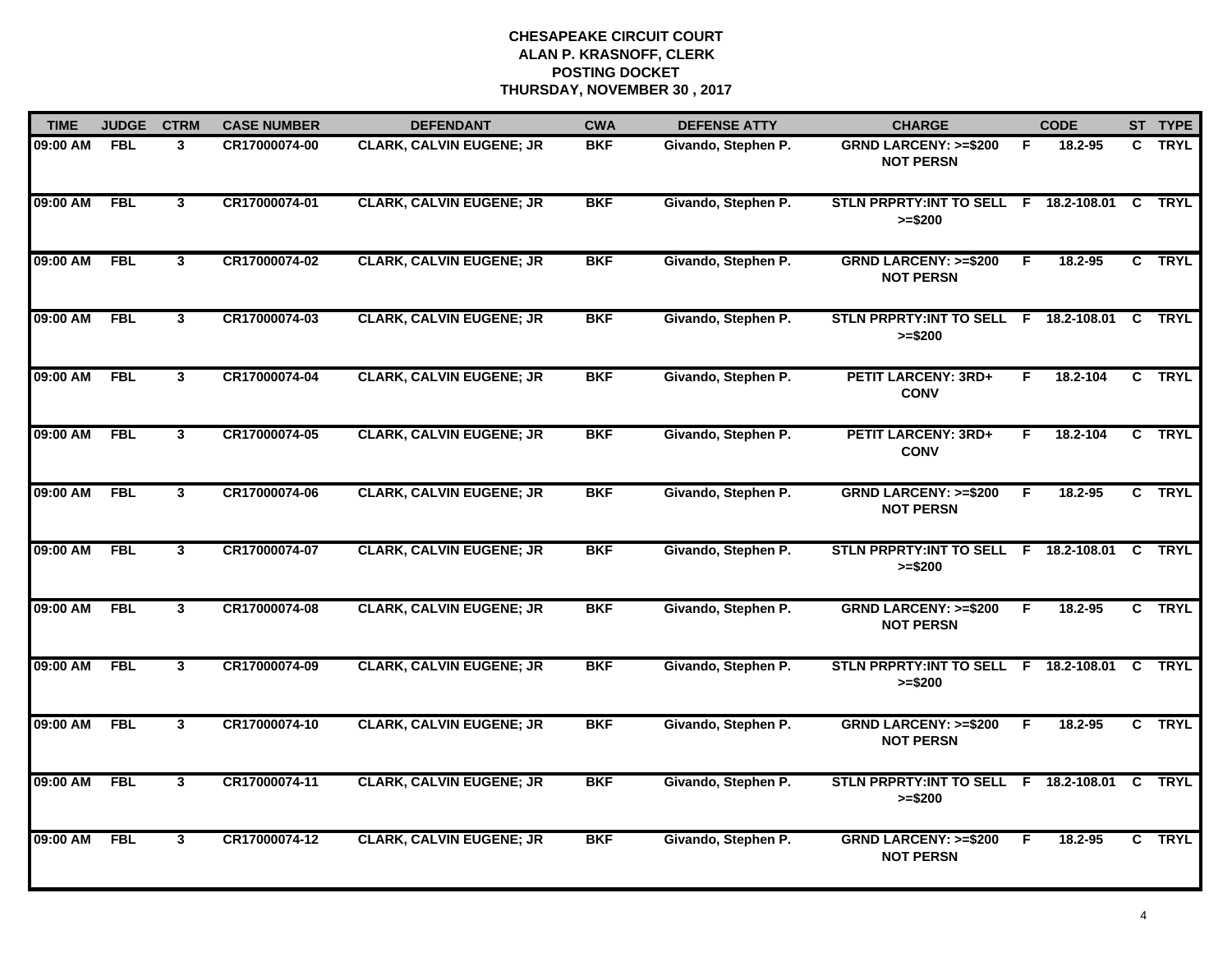| <b>TIME</b> | <b>JUDGE</b> | <b>CTRM</b>    | <b>CASE NUMBER</b> | <b>DEFENDANT</b>                | <b>CWA</b> | <b>DEFENSE ATTY</b> | <b>CHARGE</b>                                             |    | <b>CODE</b> |              | ST TYPE     |
|-------------|--------------|----------------|--------------------|---------------------------------|------------|---------------------|-----------------------------------------------------------|----|-------------|--------------|-------------|
| 09:00 AM    | <b>FBL</b>   | 3              | CR17000074-13      | <b>CLARK, CALVIN EUGENE; JR</b> | <b>BKF</b> | Givando, Stephen P. | STLN PRPRTY: INT TO SELL F 18.2-108.01<br>$>= $200$       |    |             | C.           | <b>TRYL</b> |
| 09:00 AM    | FBL          | $3^{\circ}$    | CR17000074-14      | <b>CLARK, CALVIN EUGENE; JR</b> | <b>BKF</b> | Givando, Stephen P. | <b>GRND LARCENY: &gt;=\$200</b><br><b>NOT PERSN</b>       | F. | 18.2-95     |              | C TRYL      |
| 09:00 AM    | <b>FBL</b>   | $\overline{3}$ | CR17000074-15      | <b>CLARK, CALVIN EUGENE; JR</b> | <b>BKF</b> | Givando, Stephen P. | STLN PRPRTY: INT TO SELL F 18.2-108.01<br>$>= $200$       |    |             | C.           | <b>TRYL</b> |
| 09:00 AM    | <b>FBL</b>   | 3              | CR17000074-16      | <b>CLARK, CALVIN EUGENE; JR</b> | <b>BKF</b> | Givando, Stephen P. | <b>GRND LARCENY: &gt;=\$200</b><br><b>NOT PERSN</b>       | F  | 18.2-95     |              | C TRYL      |
| 09:00 AM    | <b>FBL</b>   | 3              | CR17000074-17      | <b>CLARK, CALVIN EUGENE; JR</b> | <b>BKF</b> | Givando, Stephen P. | STLN PRPRTY:INT TO SELL F 18.2-108.01 C TRYL<br>$>= $200$ |    |             |              |             |
| 09:00 AM    | <b>FBL</b>   | $\mathbf{3}$   | CR17000074-18      | <b>CLARK, CALVIN EUGENE; JR</b> | <b>BKF</b> | Givando, Stephen P. | <b>ROBBERY: BUSINESS</b>                                  | F  | 18.2-58     |              | C TRYL      |
| 09:00 AM    | <b>FBL</b>   | $\mathbf{3}$   | CR17000074-19      | <b>CLARK, CALVIN EUGENE; JR</b> | <b>BKF</b> | Givando, Stephen P. | STLN PRPRTY: INT TO SELL F 18.2-108.01 C<br>$>= $200$     |    |             |              | <b>TRYL</b> |
| 09:00 AM    | <b>FBL</b>   | $\mathbf{3}$   | CR17000074-20      | <b>CLARK, CALVIN EUGENE; JR</b> | <b>BKF</b> | Givando, Stephen P. | <b>GRND LARCENY: &gt;=\$200</b><br><b>NOT PERSN</b>       | E  | 18.2-95     |              | C TRYL      |
| 09:00 AM    | <b>FBL</b>   | $\mathbf{3}$   | CR17000074-21      | <b>CLARK, CALVIN EUGENE; JR</b> | <b>BKF</b> | Givando, Stephen P. | STLN PRPRTY: INT TO SELL F 18.2-108.01<br>$>= $200$       |    |             | $\mathbf{c}$ | <b>TRYL</b> |
| 09:00 AM    | <b>FBL</b>   | 3              | CR17000074-22      | <b>CLARK, CALVIN EUGENE; JR</b> | <b>BKF</b> | Givando, Stephen P. | <b>ROBBERY: BUSINESS</b>                                  | F  | $18.2 - 58$ |              | C TRYL      |
| 09:00 AM    | <b>FBL</b>   | 3              | CR17000074-23      | <b>CLARK, CALVIN EUGENE; JR</b> | <b>BKF</b> | Givando, Stephen P. | STLN PRPRTY: INT TO SELL F 18.2-108.01<br>$>= $200$       |    |             | <b>C</b>     | <b>TRYL</b> |
| 09:00 AM    | <b>FBL</b>   | $\mathbf{3}$   | CR17000074-24      | <b>CLARK, CALVIN EUGENE; JR</b> | <b>BKF</b> | Givando, Stephen P. | <b>GRND LARCENY: &gt;=\$200</b><br><b>NOT PERSN</b>       | F  | 18.2-95     | C.           | <b>TRYL</b> |
| 09:00 AM    | <b>FBL</b>   | 3              | CR17000074-25      | <b>CLARK, CALVIN EUGENE; JR</b> | <b>BKF</b> | Givando, Stephen P. | STLN PRPRTY: INT TO SELL F 18.2-108.01 C<br>$>= $200$     |    |             |              | <b>TRYL</b> |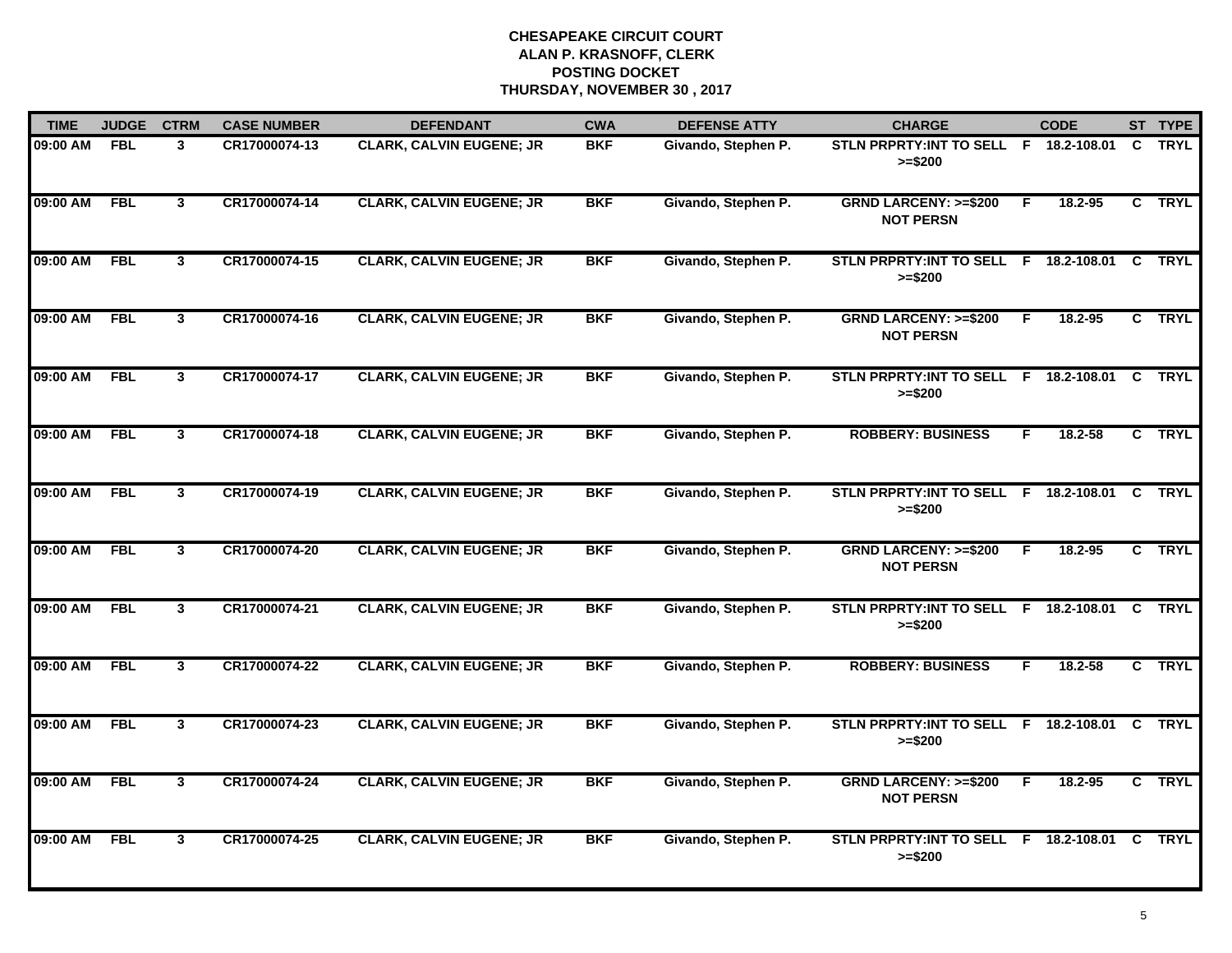| <b>TIME</b> | <b>JUDGE</b> | <b>CTRM</b>    | <b>CASE NUMBER</b> | <b>DEFENDANT</b>                | <b>CWA</b> | <b>DEFENSE ATTY</b> | <b>CHARGE</b>                                         |    | <b>CODE</b> |    | ST TYPE     |
|-------------|--------------|----------------|--------------------|---------------------------------|------------|---------------------|-------------------------------------------------------|----|-------------|----|-------------|
| 09:00 AM    | <b>FBL</b>   | 3              | CR17000074-26      | <b>CLARK, CALVIN EUGENE; JR</b> | <b>BKF</b> | Givando, Stephen P. | <b>OBTAIN MONEY FALSE</b><br><b>PRET &gt;=\$200</b>   | F. | 18.2-178    |    | C TRYL      |
| 09:00 AM    | FBL          | $\mathbf{3}$   | CR17000074-27      | <b>CLARK, CALVIN EUGENE; JR</b> | <b>BKF</b> | Givando, Stephen P. | <b>GRND LARCENY: &gt;=\$200</b><br><b>NOT PERSN</b>   | E  | 18.2-95     |    | C TRYL      |
| 09:00 AM    | <b>FBL</b>   | $\overline{3}$ | CR17000074-28      | <b>CLARK, CALVIN EUGENE; JR</b> | <b>BKF</b> | Givando, Stephen P. | STLN PRPRTY: INT TO SELL F 18.2-108.01<br>$>= $200$   |    |             | C  | <b>TRYL</b> |
| 09:00 AM    | <b>FBL</b>   | $\mathbf{3}$   | CR17000074-29      | <b>CLARK, CALVIN EUGENE; JR</b> | <b>BKF</b> | Givando, Stephen P. | <b>GRND LARCENY: &gt;=\$200</b><br><b>NOT PERSN</b>   | F  | 18.2-95     |    | C TRYL      |
| 09:00 AM    | <b>FBL</b>   | 3              | CR17000074-30      | <b>CLARK, CALVIN EUGENE; JR</b> | <b>BKF</b> | Givando, Stephen P. | STLN PRPRTY: INT TO SELL F 18.2-108.01<br>$>= $200$   |    |             | C. | <b>TRYL</b> |
| 09:00 AM    | <b>FBL</b>   | 3              | CR17000074-31      | <b>CLARK, CALVIN EUGENE; JR</b> | <b>BKF</b> | Givando, Stephen P. | <b>GRND LARCENY: &gt;=\$200</b><br><b>NOT PERSN</b>   | F. | 18.2-95     |    | C TRYL      |
| 09:00 AM    | FBL          | $\mathbf{3}$   | CR17000074-32      | <b>CLARK, CALVIN EUGENE; JR</b> | <b>BKF</b> | Givando, Stephen P. | STLN PRPRTY: INT TO SELL F 18.2-108.01 C<br>$>= $200$ |    |             |    | <b>TRYL</b> |
| 09:00 AM    | <b>FBL</b>   | $\overline{3}$ | CR17000074-33      | <b>CLARK, CALVIN EUGENE; JR</b> | <b>BKF</b> | Givando, Stephen P. | <b>GRND LARCENY: &gt;=\$200</b><br><b>NOT PERSN</b>   | F  | 18.2-95     |    | C TRYL      |
| 09:00 AM    | <b>FBL</b>   | $\mathbf{3}$   | CR17000074-34      | <b>CLARK, CALVIN EUGENE; JR</b> | <b>BKF</b> | Givando, Stephen P. | STLN PRPRTY: INT TO SELL F 18.2-108.01<br>$>= $200$   |    |             |    | C TRYL      |
| 09:00 AM    | <b>FBL</b>   | 3              | CR17000074-35      | <b>CLARK, CALVIN EUGENE; JR</b> | <b>BKF</b> | Givando, Stephen P. | <b>GRND LARCENY: &gt;=\$200</b><br><b>NOT PERSN</b>   | F  | $18.2 - 95$ |    | C TRYL      |
| 09:00 AM    | <b>FBL</b>   | 3              | CR17000074-36      | <b>CLARK, CALVIN EUGENE; JR</b> | <b>BKF</b> | Givando, Stephen P. | STLN PRPRTY: INT TO SELL F 18.2-108.01 C<br>$>= $200$ |    |             |    | <b>TRYL</b> |
| 09:00 AM    | <b>FBL</b>   | $\mathbf{3}$   | CR17000074-37      | <b>CLARK, CALVIN EUGENE; JR</b> | <b>BKF</b> | Givando, Stephen P. | <b>GRND LARCENY: &gt;=\$200</b><br><b>NOT PERSN</b>   | F. | 18.2-95     |    | C TRYL      |
| 09:00 AM    | <b>FBL</b>   | 3              | CR17000074-38      | <b>CLARK, CALVIN EUGENE; JR</b> | <b>BKF</b> | Givando, Stephen P. | STLN PRPRTY: INT TO SELL F 18.2-108.01 C<br>$>= $200$ |    |             |    | <b>TRYL</b> |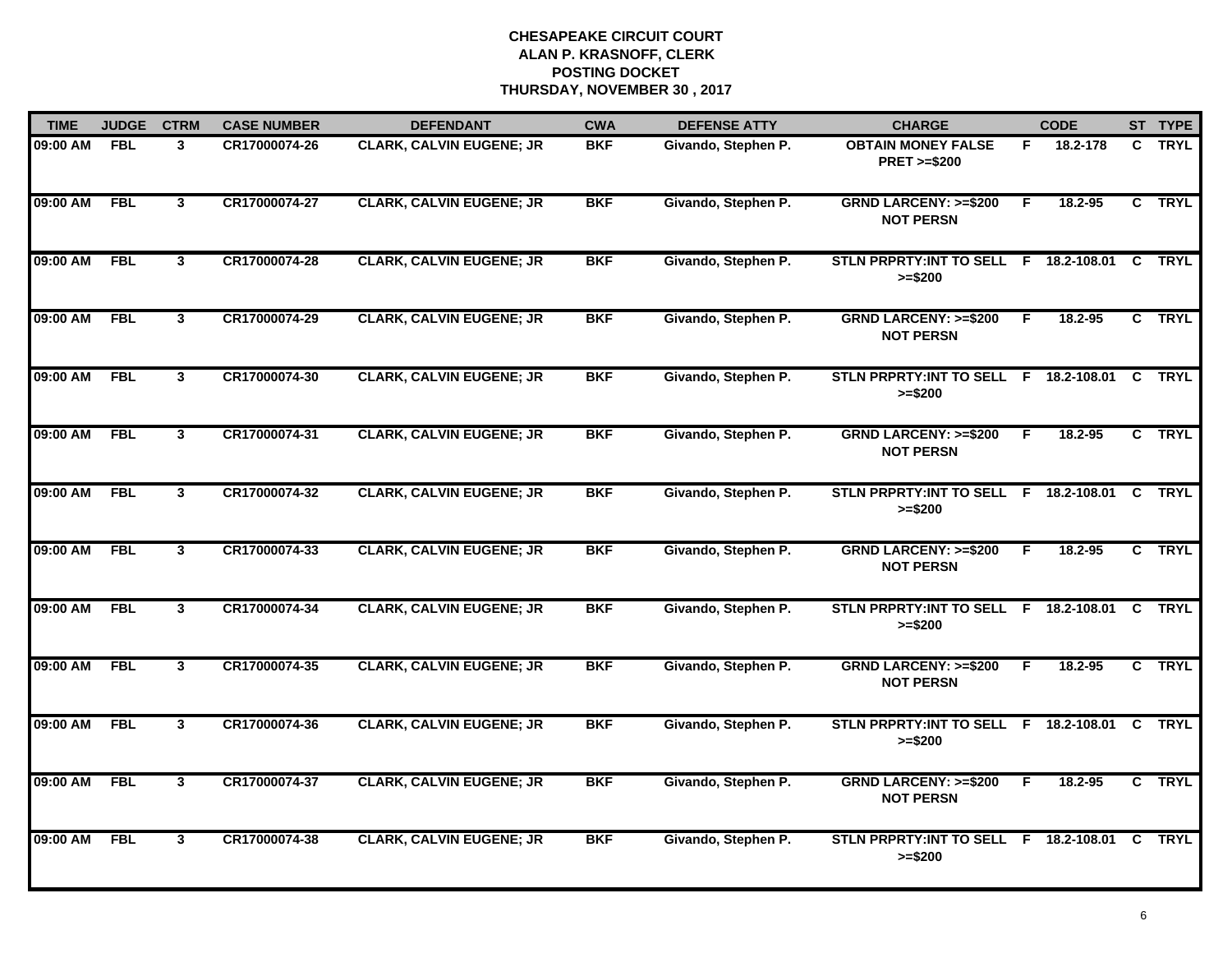| <b>TIME</b> | <b>JUDGE</b> | <b>CTRM</b>             | <b>CASE NUMBER</b> | <b>DEFENDANT</b>                | <b>CWA</b> | <b>DEFENSE ATTY</b> | <b>CHARGE</b>                                              |    | <b>CODE</b>   |          | ST TYPE     |
|-------------|--------------|-------------------------|--------------------|---------------------------------|------------|---------------------|------------------------------------------------------------|----|---------------|----------|-------------|
| 09:00 AM    | <b>FBL</b>   | 3                       | CR17000074-39      | <b>CLARK, CALVIN EUGENE; JR</b> | <b>BKF</b> | Givando, Stephen P. | <b>GRND LARCENY: &gt;=\$200</b><br><b>NOT PERSN</b>        | F  | 18.2-95       |          | C TRYL      |
| 09:00 AM    | FBL          | $\mathbf{3}$            | CR17000074-40      | <b>CLARK, CALVIN EUGENE; JR</b> | <b>BKF</b> | Givando, Stephen P. | STLN PRPRTY: INT TO SELL F 18.2-108.01 C TRYL<br>$>= $200$ |    |               |          |             |
| 09:00 AM    | <b>FBL</b>   | $\overline{\mathbf{3}}$ | CR17000074-41      | <b>CLARK, CALVIN EUGENE; JR</b> | <b>BKF</b> | Givando, Stephen P. | <b>GRND LARCENY: &gt;=\$200</b><br><b>NOT PERSN</b>        | E  | $18.2 - 95$   |          | C TRYL      |
| 09:00 AM    | <b>FBL</b>   | $\mathbf{3}$            | CR17000074-42      | <b>CLARK, CALVIN EUGENE; JR</b> | <b>BKF</b> | Givando, Stephen P. | STLN PRPRTY: INT TO SELL F 18.2-108.01<br>$>= $200$        |    |               | C.       | <b>TRYL</b> |
| 09:00 AM    | <b>FBL</b>   | 3                       | CR17000074-43      | <b>CLARK, CALVIN EUGENE; JR</b> | <b>BKF</b> | Givando, Stephen P. | <b>GRND LARCENY: &gt;=\$200</b><br><b>NOT PERSN</b>        | F  | 18.2-95       |          | C TRYL      |
| 09:00 AM    | <b>FBL</b>   | 3                       | CR17000074-44      | <b>CLARK, CALVIN EUGENE; JR</b> | <b>BKF</b> | Givando, Stephen P. | STLN PRPRTY:INT TO SELL F 18.2-108.01 C TRYL<br>$>= $200$  |    |               |          |             |
| 09:00 AM    | FBL          | $\mathbf{3}$            | CR17000074-45      | <b>CLARK, CALVIN EUGENE; JR</b> | <b>BKF</b> | Givando, Stephen P. | <b>GRND LARCENY: &gt;=\$200</b><br><b>NOT PERSN</b>        | F. | 18.2-95       |          | C TRYL      |
| 09:00 AM    | <b>FBL</b>   | $\overline{3}$          | CR17000074-46      | <b>CLARK, CALVIN EUGENE; JR</b> | <b>BKF</b> | Givando, Stephen P. | STLN PRPRTY: INT TO SELL F 18.2-108.01 C TRYL<br>$>= $200$ |    |               |          |             |
| 09:00 AM    | <b>FBL</b>   | $\mathbf{3}$            | CR17000074-47      | <b>CLARK, CALVIN EUGENE; JR</b> | <b>BKF</b> | Givando, Stephen P. | <b>ROBBERY: BUSINESS</b><br><b>W/GUN</b>                   | F  | $18.2 - 58$   |          | C TRYL      |
| 09:00 AM    | <b>FBL</b>   | 3                       | CR17000074-48      | <b>CLARK, CALVIN EUGENE; JR</b> | <b>BKF</b> | Givando, Stephen P. | <b>USE FIREARM IN FELONY</b><br><b>1ST OFF</b>             | F. | $18.2 - 53.1$ |          | C TRYL      |
| 09:00 AM    | <b>FBL</b>   | 3                       | CR17000074-49      | <b>CLARK, CALVIN EUGENE; JR</b> | <b>BKF</b> | Givando, Stephen P. | <b>GRND LARCENY: &gt;=\$200</b><br><b>NOT PERSN</b>        | F. | 18.2-95       |          | C TRYL      |
| 09:00 AM    | <b>FBL</b>   | $\mathbf{3}$            | CR17000074-50      | <b>CLARK, CALVIN EUGENE; JR</b> | <b>BKF</b> | Givando, Stephen P. | STLN PRPRTY: INT TO SELL F 18.2-108.01<br>$>= $200$        |    |               | <b>C</b> | <b>TRYL</b> |
| 09:00 AM    | <b>FBL</b>   | 3                       | CR17000074-51      | <b>CLARK, CALVIN EUGENE; JR</b> | <b>BKF</b> | Givando, Stephen P. | <b>GRND LARCENY: &gt;=\$200</b><br><b>NOT PERSN</b>        | E  | $18.2 - 95$   |          | C TRYL      |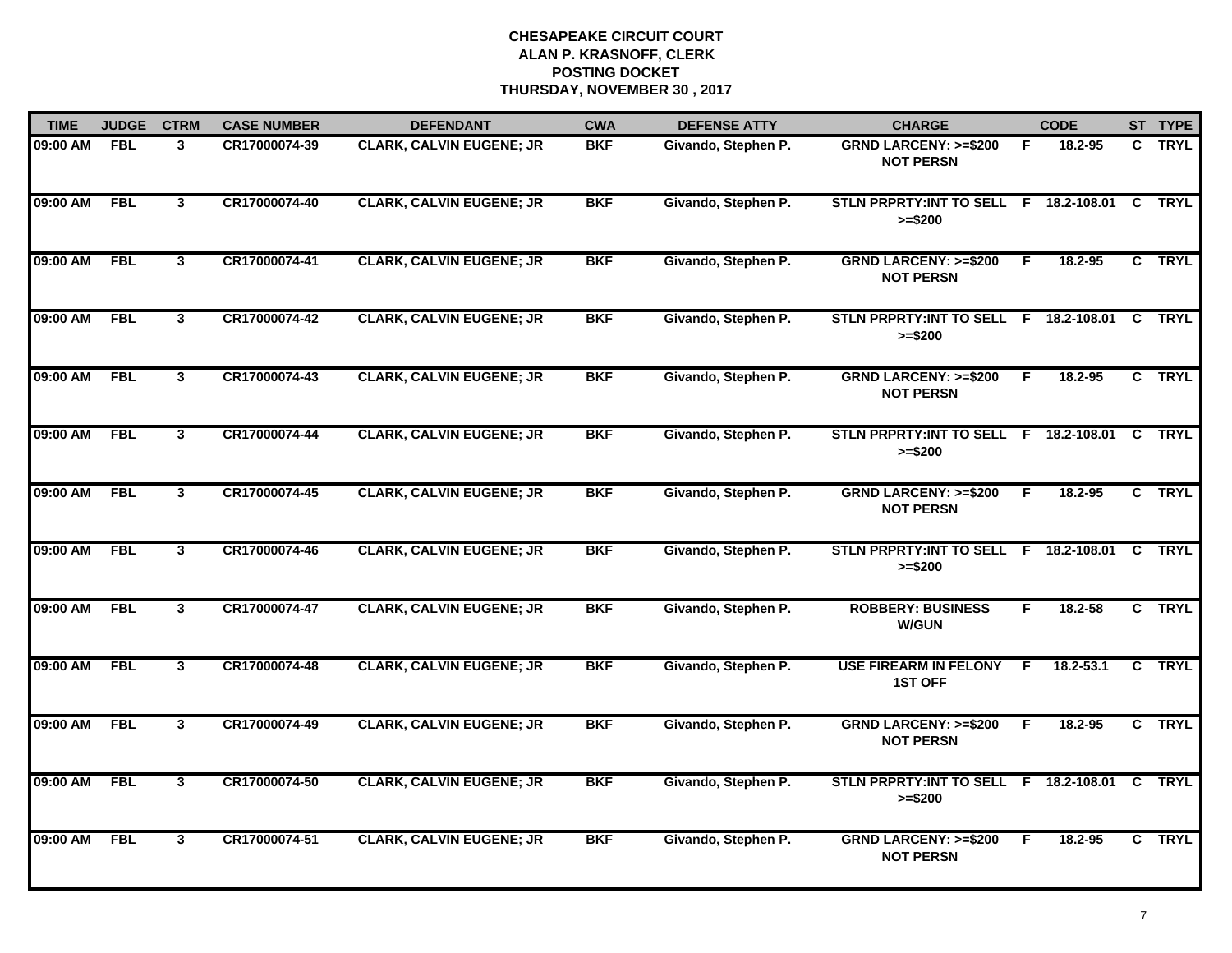| <b>TIME</b> | <b>JUDGE</b> | <b>CTRM</b>             | <b>CASE NUMBER</b> | <b>DEFENDANT</b>                | <b>CWA</b> | <b>DEFENSE ATTY</b>    | <b>CHARGE</b>                                             |                | <b>CODE</b> |              | ST TYPE       |
|-------------|--------------|-------------------------|--------------------|---------------------------------|------------|------------------------|-----------------------------------------------------------|----------------|-------------|--------------|---------------|
| 09:00 AM    | <b>FBL</b>   | 3                       | CR17000074-52      | <b>CLARK, CALVIN EUGENE; JR</b> | <b>BKF</b> | Givando, Stephen P.    | STLN PRPRTY: INT TO SELL F 18.2-108.01<br>$>= $200$       |                |             | $\mathbf{C}$ | <b>TRYL</b>   |
| 09:00 AM    | <b>FBL</b>   | $\overline{3}$          | CR17000074-53      | <b>CLARK, CALVIN EUGENE; JR</b> | <b>BKF</b> | Givando, Stephen P.    | <b>GRND LARCENY: &gt;=\$200</b><br><b>NOT PERSN</b>       | F.             | 18.2-95     |              | C TRYL        |
| 09:00 AM    | <b>FBL</b>   | 3                       | CR17000074-54      | <b>CLARK, CALVIN EUGENE; JR</b> | <b>BKF</b> | Givando, Stephen P.    | STLN PRPRTY: INT TO SELL F 18.2-108.01<br>$>= $200$       |                |             | C            | <b>TRYL</b>   |
| 09:00 AM    | <b>FBL</b>   | 3                       | CR17000074-55      | <b>CLARK, CALVIN EUGENE; JR</b> | <b>BKF</b> | Givando, Stephen P.    | <b>GRND LARCENY: &gt;=\$200</b><br><b>NOT PERSN</b>       | F              | 18.2-95     |              | C TRYL        |
| 09:00 AM    | <b>FBL</b>   | 3                       | CR17000074-56      | <b>CLARK, CALVIN EUGENE; JR</b> | <b>BKF</b> | Givando, Stephen P.    | STLN PRPRTY: INT TO SELL F 18.2-108.01 C<br>$>= $200$     |                |             |              | <b>TRYL</b>   |
| 09:00 AM    | FBL          | $\mathbf{3}$            | CR17000074-57      | <b>CLARK, CALVIN EUGENE; JR</b> | <b>BKF</b> | Givando, Stephen P.    | <b>GRND LARCENY: &gt;=\$200</b><br><b>NOT PERSN</b>       | F              | 18.2-95     |              | C TRYL        |
| 09:00 AM    | <b>FBL</b>   | $\overline{\mathbf{3}}$ | CR17000074-58      | <b>CLARK, CALVIN EUGENE; JR</b> | <b>BKF</b> | Givando, Stephen P.    | STLN PRPRTY: INT TO SELL F 18.2-108.01 C<br>$>= $200$     |                |             |              | <b>TRYL</b>   |
| 09:00 AM    | <b>FBL</b>   | $\overline{\mathbf{3}}$ | CR17000074-59      | <b>CLARK, CALVIN EUGENE; JR</b> | <b>BKF</b> | Givando, Stephen P.    | <b>GRND LARCENY: &gt;=\$200</b><br><b>NOT PERSN</b>       | $\overline{F}$ | 18.2-95     |              | C TRYL        |
| 09:00 AM    | <b>FBL</b>   | 3                       | CR17000074-60      | <b>CLARK, CALVIN EUGENE; JR</b> | <b>BKF</b> | Givando, Stephen P.    | STLN PRPRTY: INT TO SELL F 18.2-108.01<br>$>= $200$       |                |             | <b>C</b>     | <b>TRYL</b>   |
| 09:00 AM    | <b>FBL</b>   | 3                       | CR17000074-61      | <b>CLARK, CALVIN EUGENE; JR</b> | <b>BKF</b> | Givando, Stephen P.    | <b>GRND LARCENY: &gt;=\$200</b><br><b>NOT PERSN</b>       | F              | 18.2-95     |              | C TRYL        |
| 09:00 AM    | <b>FBL</b>   | $\mathbf{3}$            | CR17000074-62      | <b>CLARK, CALVIN EUGENE; JR</b> | <b>BKF</b> | Givando, Stephen P.    | STLN PRPRTY:INT TO SELL F 18.2-108.01 C TRYL<br>$>= $200$ |                |             |              |               |
| 09:00 AM    | <b>FBL</b>   | $\mathbf{3}$            | CR17001798-00      | <b>COOKSTON, CHASE BRANDON</b>  | <b>DRT</b> | <b>LATUGA, BRIAN M</b> | <b>VANDALISM</b>                                          | F.             | 18.2-137    |              | <b>B</b> PLEA |
| 09:00 AM    | <b>FBL</b>   | $\overline{3}$          | CR17001798-01      | <b>COOKSTON, CHASE BRANDON</b>  | <b>DRT</b> | <b>LATUGA, BRIAN M</b> | <b>TRESPASS AFTER</b><br><b>FORBIDDEN</b>                 | $\overline{M}$ | 18.2-119    |              | <b>B</b> PLEA |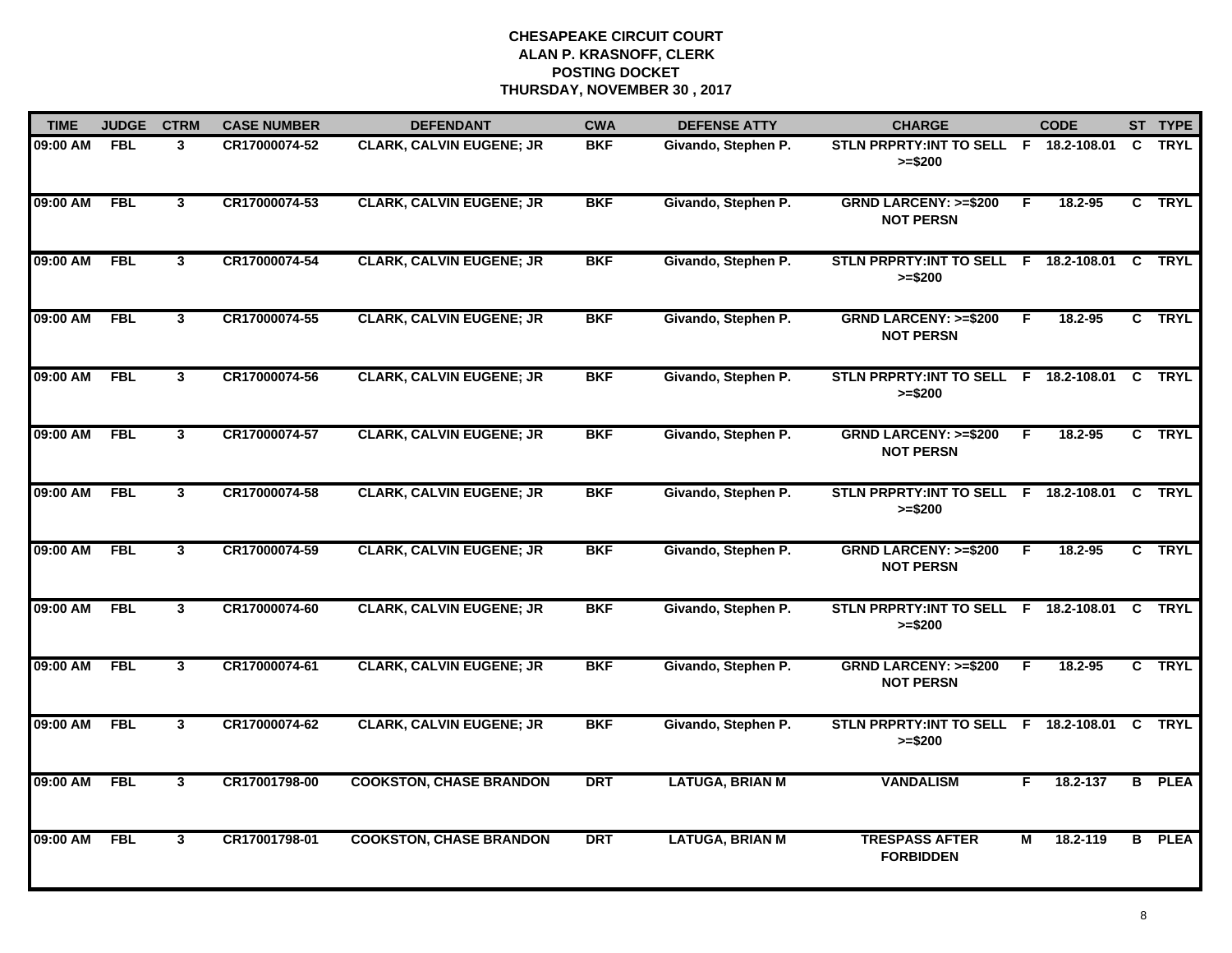| <b>TIME</b> | <b>JUDGE</b> | <b>CTRM</b>  | <b>CASE NUMBER</b> | <b>DEFENDANT</b>                    | <b>CWA</b> | <b>DEFENSE ATTY</b>      | <b>CHARGE</b>                                       |    | <b>CODE</b>  |    | ST TYPE       |
|-------------|--------------|--------------|--------------------|-------------------------------------|------------|--------------------------|-----------------------------------------------------|----|--------------|----|---------------|
| 09:00 AM    | <b>FBL</b>   | 3            | CR17001798-02      | <b>COOKSTON, CHASE BRANDON</b>      | <b>DRT</b> | <b>LATUGA, BRIAN M</b>   | <b>POSSESSION OF</b><br><b>MARIJUANA</b>            |    | M 18.2-250.1 | B  | <b>PLEA</b>   |
| 09:00 AM    | <b>FBL</b>   | $\mathbf{3}$ | CR17001798-03      | <b>COOKSTON, CHASE BRANDON</b>      | <b>DRT</b> | <b>LATUGA, BRIAN M</b>   | <b>OBSTRUCTION OF JUSTICE M</b>                     |    | 18.2-460     |    | <b>B</b> PLEA |
| 09:00 AM    | <b>FBL</b>   | $\mathbf{3}$ | CR17001798-04      | <b>COOKSTON, CHASE BRANDON</b>      | <b>DRT</b> | <b>LATUGA, BRIAN M</b>   | <b>RECKLESS DRIVING</b>                             | M  | A.46.2-852   | C. | <b>PLEA</b>   |
| 09:00 AM    | <b>FBL</b>   | $\mathbf{3}$ | CR17002107-00      | <b>COPE, TYLER GORDON</b>           | <b>DRT</b> | Miller, Daniel J.        | <b>ELUDE</b>                                        | F. | 46.2-817B    |    | <b>B</b> TRYL |
| 09:00 AM    | <b>FBL</b>   | 3            | CR17000900-00      | <b>LEWIS, MICHAEL LEE; JR</b>       | <b>MLK</b> | Jones, David L.          | <b>BREAK &amp; ENTER W/INTENT F</b>                 |    | 18.2-91      |    | C SENR        |
| 09:00 AM    | FBL          | $\mathbf{3}$ | CR17000900-02      | <b>LEWIS, MICHAEL LEE; JR</b>       | <b>MLK</b> | Jones, David L.          | <b>ATTEMPT GRAND LARCENY F</b>                      |    | 18.2-95      |    | C SENR        |
| 09:00 AM    | FBL          | $\mathbf{3}$ | CR17000071-00      | <b>RADCLIFFE, RICHARD ROCCO; JR</b> | <b>BKF</b> | <b>PASS, STEPHANIE P</b> | <b>GRAND LARCENY</b>                                | F  | 18.2-95      |    | <b>B</b> PLEA |
| 09:00 AM    | <b>FBL</b>   | 3            | CR17000071-01      | <b>RADCLIFFE, RICHARD ROCCO; JR</b> | <b>BKF</b> | <b>PASS, STEPHANIE P</b> | STLN PRPRTY: INT TO SELL F 18.2-108.01<br>$>= $200$ |    |              | B  | <b>PLEA</b>   |
| 09:00 AM    | <b>FBL</b>   | $\mathbf{3}$ | CR17000071-02      | <b>RADCLIFFE, RICHARD ROCCO; JR</b> | <b>BKF</b> | <b>PASS, STEPHANIE P</b> | <b>GRND LARCENY: &gt;=\$200</b><br><b>NOT PERSN</b> | F  | 18.2-95      |    | <b>B</b> PLEA |
| 09:00 AM    | <b>FBL</b>   | $\mathbf{3}$ | CR17000071-03      | <b>RADCLIFFE, RICHARD ROCCO; JR</b> | <b>BKF</b> | <b>PASS, STEPHANIE P</b> | STLN PRPRTY:INT TO SELL F 18.2-108.01<br>$>= $200$  |    |              | B  | <b>PLEA</b>   |
| 09:00 AM    | <b>FBL</b>   | 3            | CR17000071-04      | <b>RADCLIFFE, RICHARD ROCCO; JR</b> | <b>BKF</b> | <b>PASS, STEPHANIE P</b> | <b>GRND LARCENY: &gt;=\$200</b><br><b>NOT PERSN</b> | F. | 18.2-95      |    | <b>B</b> PLEA |
| 09:00 AM    | FBL          | $\mathbf{3}$ | CR17000071-05      | <b>RADCLIFFE, RICHARD ROCCO; JR</b> | <b>BKF</b> | <b>PASS, STEPHANIE P</b> | STLN PRPRTY: INT TO SELL F 18.2-108.01<br>$>= $200$ |    |              | B  | <b>PLEA</b>   |
| 09:00 AM    | <b>FBL</b>   | 3            | CR17000071-06      | <b>RADCLIFFE, RICHARD ROCCO; JR</b> | <b>BKF</b> | <b>PASS, STEPHANIE P</b> | <b>GRND LARCENY: &gt;=\$200</b><br><b>NOT PERSN</b> | F. | 18.2-95      |    | <b>B</b> PLEA |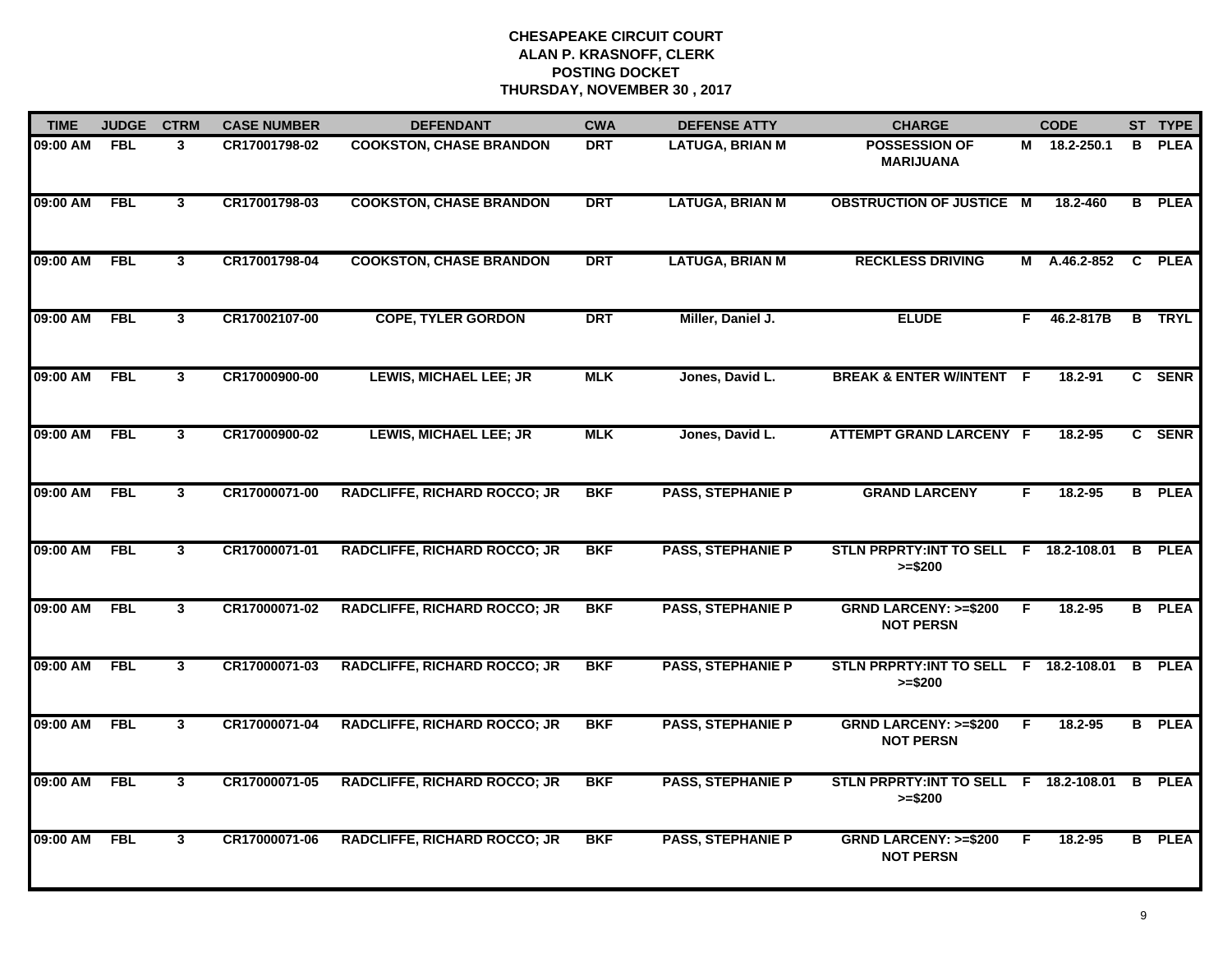| <b>TIME</b>  | <b>JUDGE</b>            | <b>CTRM</b>             | <b>CASE NUMBER</b> | <b>DEFENDANT</b>                    | <b>CWA</b> | <b>DEFENSE ATTY</b>      | <b>CHARGE</b>                                       |              | <b>CODE</b>    |   | ST TYPE       |
|--------------|-------------------------|-------------------------|--------------------|-------------------------------------|------------|--------------------------|-----------------------------------------------------|--------------|----------------|---|---------------|
| 09:00 AM     | <b>FBL</b>              | 3                       | CR17000071-07      | <b>RADCLIFFE, RICHARD ROCCO; JR</b> | <b>BKF</b> | <b>PASS, STEPHANIE P</b> | STLN PRPRTY: INT TO SELL F 18.2-108.01<br>$>= $200$ |              |                | B | <b>PLEA</b>   |
| 09:00 AM     | <b>FBL</b>              | $\mathbf{3}$            | CR17000071-08      | <b>RADCLIFFE, RICHARD ROCCO; JR</b> | <b>BKF</b> | <b>PASS, STEPHANIE P</b> | <b>OBTAIN MONEY FALSE</b><br><b>PRET &lt;\$200</b>  | М            | 18.2-178       |   | <b>B</b> PLEA |
| 09:00 AM     | <b>FBL</b>              | $\mathbf{3}$            | CR17000071-09      | <b>RADCLIFFE, RICHARD ROCCO; JR</b> | <b>BKF</b> | <b>PASS, STEPHANIE P</b> | STLN PRPRTY: INT TO SELL F 18.2-108.01<br>$>= $200$ |              |                |   | <b>B</b> PLEA |
| 09:00 AM     | <b>FBL</b>              | 3                       | CR17000071-10      | <b>RADCLIFFE, RICHARD ROCCO; JR</b> | <b>BKF</b> | <b>PASS, STEPHANIE P</b> | <b>GRND LARCENY: &gt;=\$200</b><br><b>NOT PERSN</b> | F            | 18.2-95        |   | <b>B</b> PLEA |
| 09:00 AM     | <b>FBL</b>              | 3                       | CR17000071-11      | <b>RADCLIFFE, RICHARD ROCCO; JR</b> | <b>BKF</b> | <b>PASS, STEPHANIE P</b> | STLN PRPRTY: INT TO SELL F 18.2-108.01<br>$>= $200$ |              |                | B | <b>PLEA</b>   |
| 09:00 AM     | <b>FBL</b>              | $\mathbf{3}$            | CR17000071-12      | <b>RADCLIFFE, RICHARD ROCCO; JR</b> | <b>BKF</b> | <b>PASS, STEPHANIE P</b> | <b>GRND LARCENY: &gt;=\$200</b><br><b>NOT PERSN</b> | F            | 18.2-95        |   | <b>B</b> PLEA |
| 09:00 AM     | TSW                     | 4                       | CR17002092-00      | <b>CALLOWAY, JUSTIN K</b>           | <b>PLS</b> | Taliaferro, W. L.; Jr.   | <b>BOND APPEAL</b>                                  | $\mathbf{o}$ | 19.2-124       |   | C BOND        |
| 09:00 AM     | <b>TSW</b>              | $\overline{\mathbf{4}}$ | CR17000367-00      | <b>EDWARDS, MICHAEL ROBERT</b>      | <b>PLS</b> | Kozak, Warren D.         | <b>DUI 4TH W/IN 10 YEARS</b>                        | F.           | $C.18.2 - 266$ | B | <b>SENR</b>   |
| 09:00 AM     | <b>TSW</b>              | 4                       | CR17000367-02      | <b>EDWARDS, MICHAEL ROBERT</b>      | <b>PLS</b> | Kozak, Warren D.         | <b>HIT &amp; RUN FAIL TO STOP</b>                   | М            | B.46.2-894     | B | <b>SENR</b>   |
| 09:00 AM     | <b>TSW</b>              | 4                       | CR17000367-03      | <b>EDWARDS, MICHAEL ROBERT</b>      | <b>PLS</b> | Kozak, Warren D          | <b>HIT &amp; RUN SEARCH FOR</b><br><b>DRIVER</b>    |              | M C.46.2-896   |   | <b>B</b> SENR |
| 09:00 AM TSW |                         | 4                       | CR17001043-00      | <b>FERGUSON, PRECIOUS DESTARTE</b>  | <b>DAW</b> | Sacks, Andrew M.         | <b>ID THEFT</b>                                     |              | $F$ 18.2-186.3 |   | C PLEA        |
| 09:00 AM     | $\overline{\text{TSW}}$ | 4                       | CR17001043-01      | <b>FERGUSON, PRECIOUS DESTARTE</b>  | <b>DAW</b> | Sacks, Andrew M.         | <b>CREDIT CARD THEFT</b>                            | F            | 18.2-192       |   | C PLEA        |
| 09:00 AM     | <b>TSW</b>              | $\overline{\mathbf{4}}$ | CR17001043-02      | <b>FERGUSON, PRECIOUS DESTARTE</b>  | <b>DAW</b> | Sacks, Andrew M.         | <b>CREDIT CARD FRAUD</b>                            | F.           | 18.2-195       |   | C PLEA        |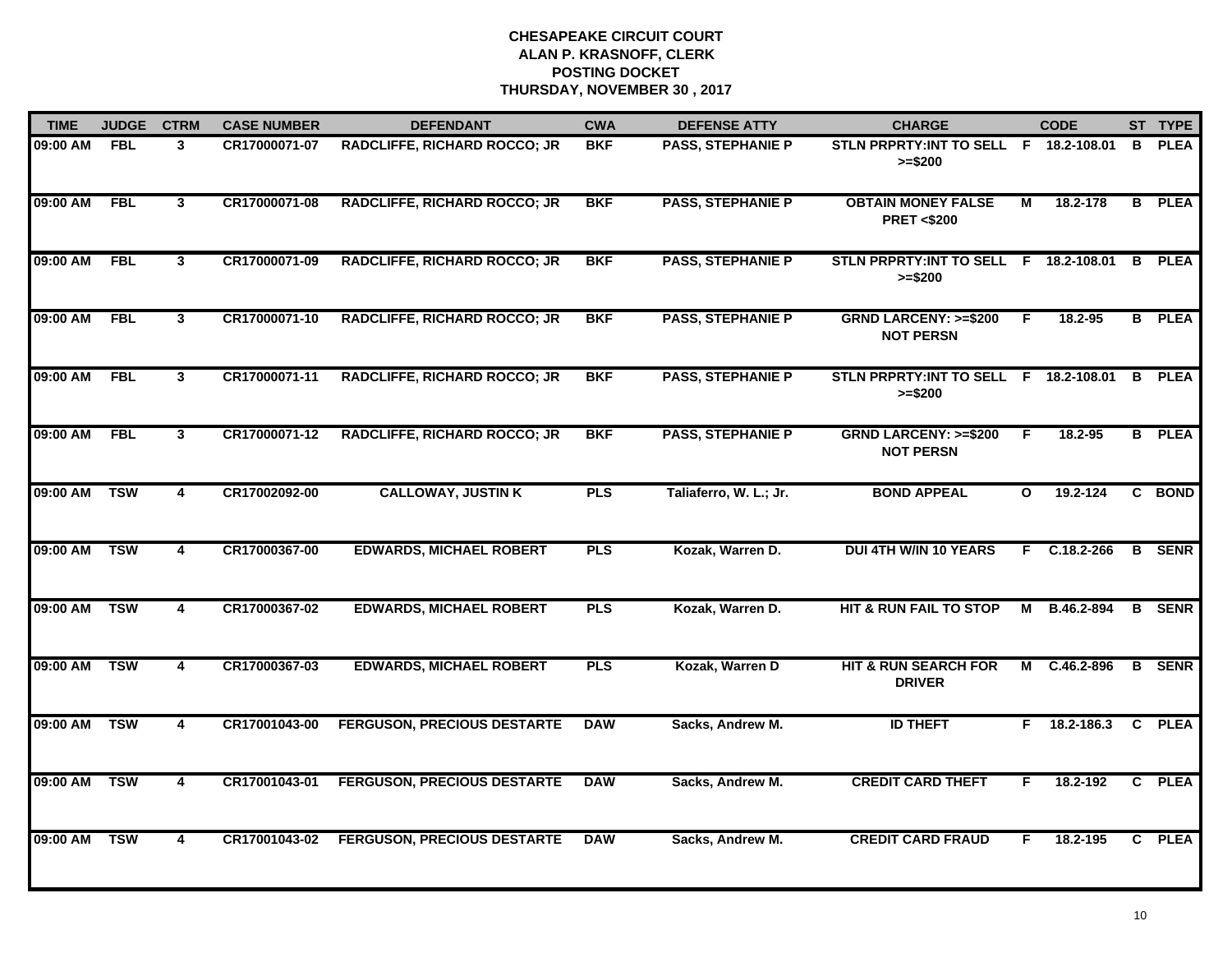| <b>TIME</b> | <b>JUDGE</b> | <b>CTRM</b>             | <b>CASE NUMBER</b> | <b>DEFENDANT</b>                   | <b>CWA</b> | <b>DEFENSE ATTY</b>     | <b>CHARGE</b>                              |    | <b>CODE</b>    |              | ST TYPE     |
|-------------|--------------|-------------------------|--------------------|------------------------------------|------------|-------------------------|--------------------------------------------|----|----------------|--------------|-------------|
| 09:00 AM    | <b>TSW</b>   | 4                       | CR17001043-03      | <b>FERGUSON, PRECIOUS DESTARTE</b> | <b>DAW</b> | Sacks, Andrew M.        | <b>CREDIT CARD FORGERY</b>                 | F  | 18.2-193       | $\mathbf{C}$ | <b>PLEA</b> |
| 09:00 AM    | <b>TSW</b>   | 4                       | CR17001043-04      | <b>FERGUSON, PRECIOUS DESTARTE</b> | <b>DAW</b> | Sacks, Andrew M.        | <b>COMPUTER FRAUD</b>                      | F. | 18.2-152.3     | C            | <b>PLEA</b> |
| 09:00 AM    | <b>TSW</b>   | $\overline{4}$          | CR17001639-00      | <b>FERGUSON, PRECIOUS DESTARTE</b> | <b>DAW</b> | <b>SACKS, ANDREW</b>    | <b>CREDIT CARD THEFT</b>                   | F  | 18.2-192       |              | C PLEA      |
| 09:00 AM    | <b>TSW</b>   | 4                       | CR17001639-01      | <b>FERGUSON, PRECIOUS DESTARTE</b> | <b>DAW</b> | <b>SACKS, ANDREW</b>    | <b>CREDIT CARD THEFT</b>                   | F  | 18.2-192       |              | C PLEA      |
| 09:00 AM    | <b>TSW</b>   | 4                       | CR17001639-02      | <b>FERGUSON, PRECIOUS DESTARTE</b> | <b>DAW</b> | <b>SACKS, ANDREW</b>    | <b>IDENTITY THEFT</b>                      |    | F 18.2-186.3   |              | C PLEA      |
| 09:00 AM    | <b>TSW</b>   | 4                       | CR17001639-03      | <b>FERGUSON, PRECIOUS DESTARTE</b> | <b>DAW</b> | <b>SACKS, ANDREW</b>    | <b>IDENTITY THEFT</b>                      |    | $F$ 18.2-186.3 |              | C PLEA      |
| 09:00 AM    | <b>TSW</b>   | $\overline{\mathbf{4}}$ | CR17001639-04      | <b>FERGUSON, PRECIOUS DESTARTE</b> | <b>DAW</b> | <b>SACKS, ANDREW</b>    | <b>IDENTITY THEFT</b>                      | F. | 18.2-186.3     | C            | <b>PLEA</b> |
| 09:00 AM    | <b>TSW</b>   | 4                       | CR17001639-05      | <b>FERGUSON, PRECIOUS DESTARTE</b> | <b>DAW</b> | <b>SACKS, ANDREW</b>    | <b>IDENTITY THEFT</b>                      | F. | 18.2-186.3     |              | C PLEA      |
| 09:00 AM    | <b>TSW</b>   | 4                       | CR01A02332-01      | <b>HINTON, WILFORD CHARLES</b>     | <b>PLS</b> | <b>CROOK, HEATHER B</b> | <b>PROB VIOL (GRAND</b><br><b>LARCENY)</b> | F  | 19.2-306       | C            | <b>REV</b>  |
| 09:00 AM    | <b>TSW</b>   | 4                       | CR96A03466-03      | <b>HINTON, WILFORD CHARLES</b>     | <b>PLS</b> | <b>CROOK, HEATHER B</b> | <b>PROB VIOL (GRAND</b><br><b>LARCENY)</b> | F  | 19.2-306       | C            | <b>REV</b>  |
| 09:00 AM    | <b>TSW</b>   | 4                       | CR96A03467-03      | <b>HINTON, WILFORD CHARLES</b>     | <b>PLS</b> | <b>CROOK, HEATHER B</b> | <b>PROB VIOL (BURGLARY)</b>                | F  | 19.2-306       | C.           | <b>REV</b>  |
| 09:00 AM    | <b>TSW</b>   | $\overline{\mathbf{4}}$ | CR96A03468-03      | <b>HINTON, WILFORD CHARLES</b>     | <b>PLS</b> | <b>CROOK, HEATHER B</b> | <b>PROB VIOL (GRAND</b><br><b>LARCENY)</b> | F. | 19.2-306       | C.           | <b>REV</b>  |
| 09:00 AM    | <b>TSW</b>   | 4                       | CR96A03469-03      | <b>HINTON, WILFORD CHARLES</b>     | <b>PLS</b> | <b>CROOK, HEATHER B</b> | <b>PROB VIOL (POSS BURGLR F</b><br>TOOLS)  |    | 19.2-306       | C.           | REV         |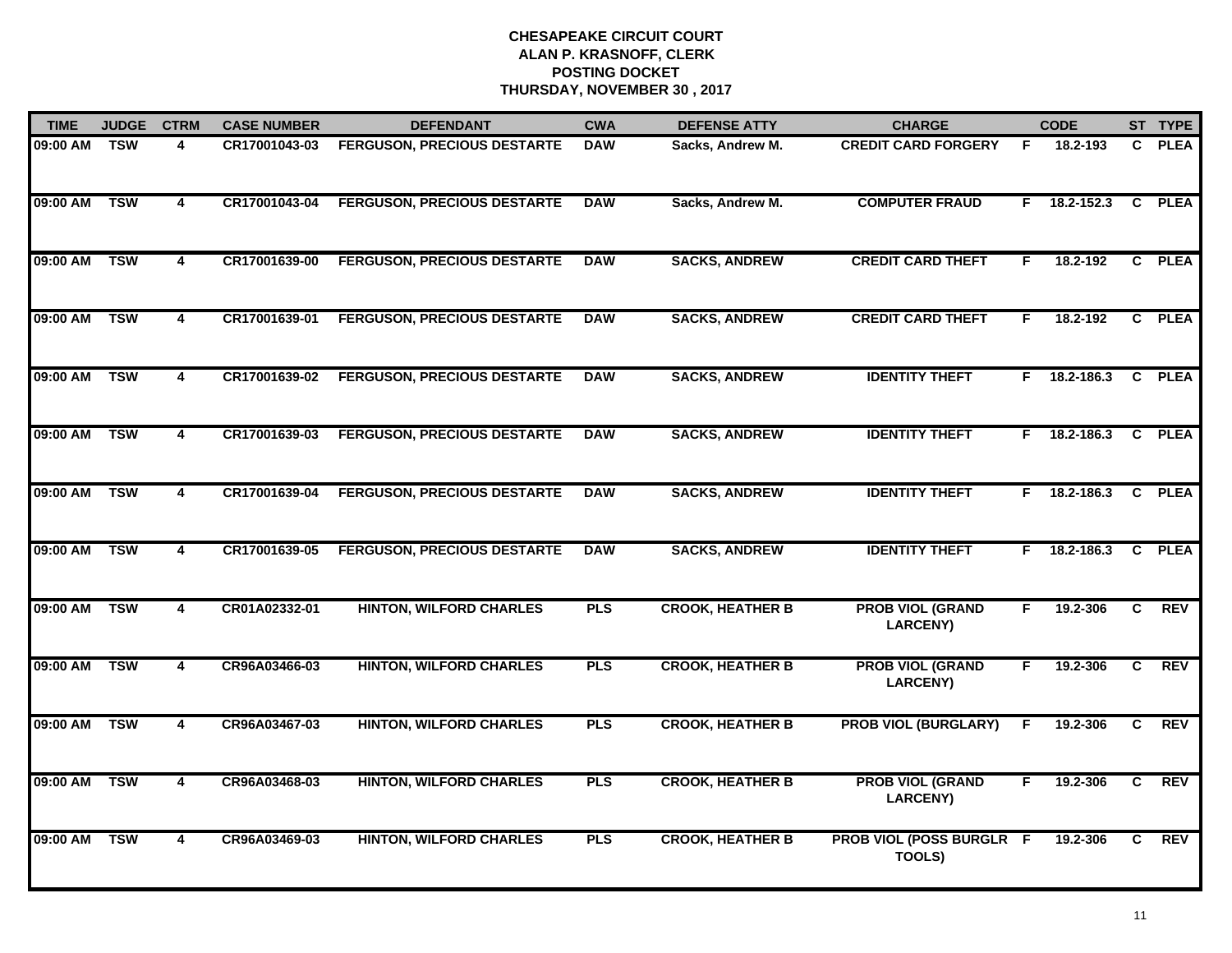| <b>TIME</b>  | <b>JUDGE</b> | <b>CTRM</b>             | <b>CASE NUMBER</b> | <b>DEFENDANT</b>                | <b>CWA</b> | <b>DEFENSE ATTY</b>     | <b>CHARGE</b>                                      | <b>CODE</b>      |                | ST TYPE     |
|--------------|--------------|-------------------------|--------------------|---------------------------------|------------|-------------------------|----------------------------------------------------|------------------|----------------|-------------|
| 09:00 AM TSW |              | 4                       | CR16000492-02      | <b>MCCLAIN, XZAVIER CHARLES</b> | <b>PLS</b> | <b>CROOK, HEATHER B</b> | <b>PROB VIOL (PWID</b><br><b>MARIJUANA)</b>        | 19.2-306<br>F.   | C.             | <b>REV</b>  |
| 09:00 AM     | <b>TSW</b>   | 4                       | CR01A02380-01      | <b>OPARA, CHIDOZIE VINCENT</b>  | <b>PLS</b> | PETTREY, KEVIN R; SR    | PROB VIOL (PWID COCAINE) F                         | 19.2-306         | C              | <b>REV</b>  |
| 09:00 AM     | <b>TSW</b>   | 4                       | CR02A02095-01      | <b>OPARA, CHIDOZIE VINCENT</b>  | <b>PLS</b> | PETTREY, KEVIN R; SR    | <b>PROB VIOL (FORGERY)</b>                         | 19.2-306<br>F    | C              | <b>REV</b>  |
| 09:00 AM     | <b>TSW</b>   | 4                       | CR17000099-03      | <b>SAWYER, FELICIA MARRIA</b>   | <b>PLS</b> | <b>BUYRN, RICHARD</b>   | <b>PROB VIOL (POSSESS</b><br><b>COCAINE)</b>       | 19.2-306<br>F.   | C              | <b>REV</b>  |
| 09:00 AM     | <b>TSW</b>   | 4                       | CR17000099-04      | <b>SAWYER, FELICIA MARRIA</b>   | <b>PLS</b> | <b>BUYRN, RICHARD</b>   | PROB VIOL (TRESPASSING) M                          | 19.2-306         | C.             | <b>REV</b>  |
| 09:00 AM     | <b>TSW</b>   | 4                       | CR16001101-00      | <b>VINCENT, TRAVIS RAMERIZ</b>  | <b>DAW</b> | Winn, A. Robinson       | <b>OBTAIN CREDIT CARD</b><br><b>NO.LARCENY</b>     | 18.2-192<br>F.   | $\mathbf{c}$   | <b>PLEA</b> |
| 09:00 AM     | <b>TSW</b>   | 4                       | CR16001101-01      | <b>VINCENT, TRAVIS RAMERIZ</b>  | <b>DAW</b> | Winn, A. Robinson       | <b>CREDIT CARD FRAUD: &gt;\$200 F</b><br>6M        | 18.2-195         | C              | <b>PLEA</b> |
| 09:00 AM     | <b>TSW</b>   | 4                       | CR16001101-02      | <b>VINCENT, TRAVIS RAMERIZ</b>  | <b>DAW</b> | Winn, A. Robinson       | <b>IDENTY THFT: FINANC LOSS F</b><br>> \$200       | 18.2-186.3       | C.             | <b>PLEA</b> |
| 09:00 AM     | <b>TSW</b>   | 4                       | CR16001101-03      | <b>VINCENT, TRAVIS RAMERIZ</b>  | <b>DAW</b> | Winn, A. Robinson       | <b>COMP FRAUD: OBTAIN</b><br><b>SERV &gt;\$200</b> | 18.2-152.3<br>F. | C.             | <b>PLEA</b> |
| 09:00 AM     | <b>TSW</b>   | 4                       | CR16001101-04      | <b>VINCENT, TRAVIS RAMERIZ</b>  | <b>DAW</b> | Winn, A. Robinson       | <b>CREDIT CARD FORGERY</b>                         | 18.2-193<br>F    | $\mathbf{c}$   | <b>PLEA</b> |
| 09:00 AM     | <b>TSW</b>   | 4                       | CR16001101-05      | <b>VINCENT, TRAVIS RAMERIZ</b>  | <b>DAW</b> | Winn, A. Robinson       | <b>CREDIT CARD FORGERY</b>                         | 18.2-193<br>F    | $\mathbf{c}$   | <b>PLEA</b> |
| 09:00 AM     | <b>TSW</b>   | $\overline{\mathbf{4}}$ | CR16001101-06      | <b>VINCENT, TRAVIS RAMERIZ</b>  | <b>DAW</b> | Winn, A. Robinson       | <b>CREDIT CARD FORGERY</b>                         | 18.2-193<br>F.   | $\overline{c}$ | <b>PLEA</b> |
| 09:00 AM     | <b>TSW</b>   | 4                       | CR16001101-07      | <b>VINCENT, TRAVIS RAMERIZ</b>  | <b>DAW</b> | Winn, A. Robinson       | <b>CREDIT CARD FORGERY</b>                         | 18.2-193<br>F    | C.             | <b>PLEA</b> |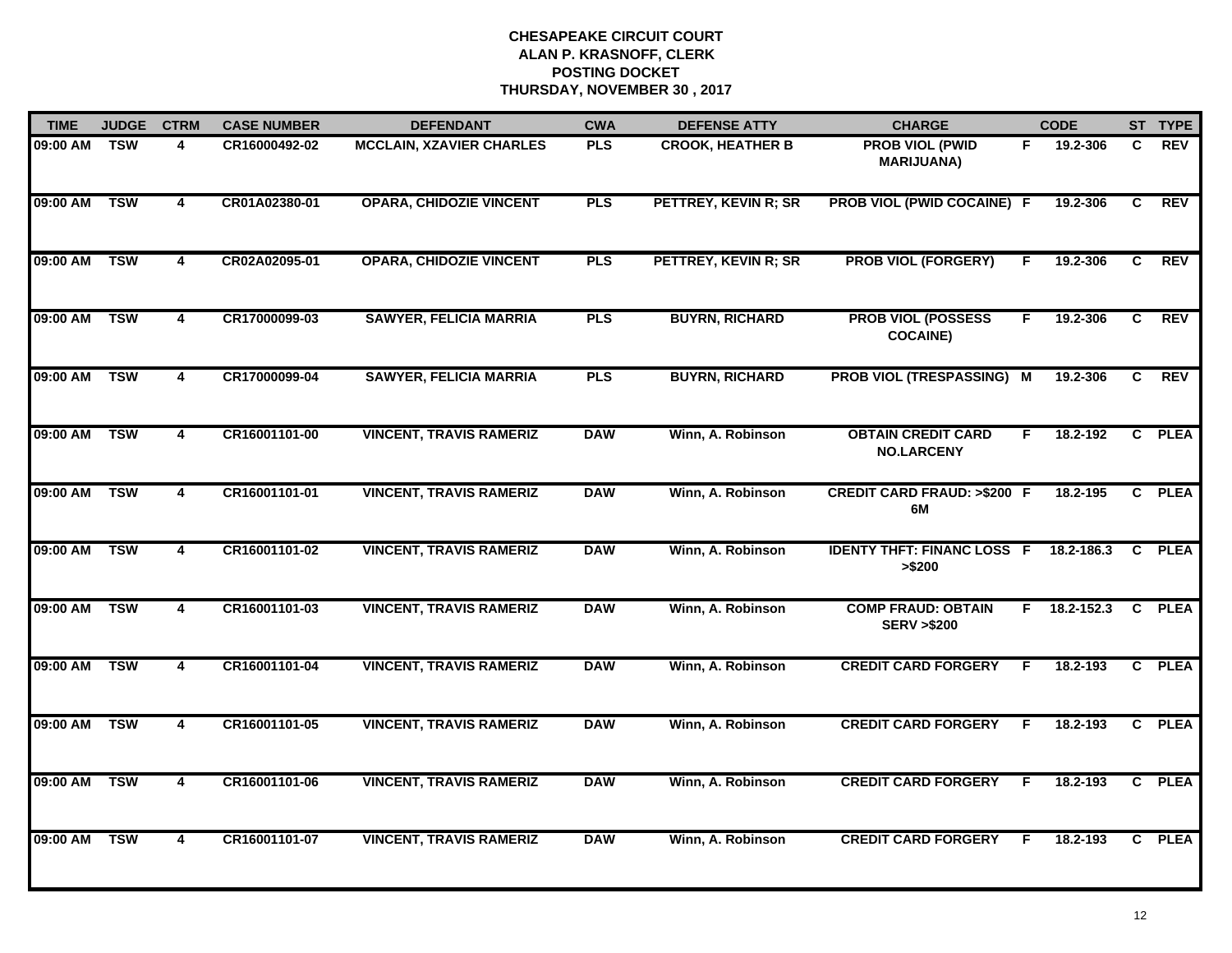| <b>TIME</b> | <b>JUDGE</b> | <b>CTRM</b>             | <b>CASE NUMBER</b> | <b>DEFENDANT</b>               | <b>CWA</b> | <b>DEFENSE ATTY</b> | <b>CHARGE</b>              |    | <b>CODE</b> |              | ST TYPE     |
|-------------|--------------|-------------------------|--------------------|--------------------------------|------------|---------------------|----------------------------|----|-------------|--------------|-------------|
| 09:00 AM    | <b>TSW</b>   | 4                       | CR16001101-08      | <b>VINCENT, TRAVIS RAMERIZ</b> | <b>DAW</b> | Winn, A. Robinson   | <b>CREDIT CARD FORGERY</b> | F  | 18.2-193    | C.           | <b>PLEA</b> |
| 09:00 AM    | <b>TSW</b>   | $\overline{4}$          | CR16001101-09      | <b>VINCENT, TRAVIS RAMERIZ</b> | <b>DAW</b> | Winn, A. Robinson   | <b>CREDIT CARD FORGERY</b> | F. | 18.2-193    |              | C PLEA      |
| 09:00 AM    | <b>TSW</b>   | $\overline{4}$          | CR16001101-10      | <b>VINCENT, TRAVIS RAMERIZ</b> | <b>DAW</b> | Winn, A. Robinson   | <b>CREDIT CARD FORGERY</b> | F  | 18.2-193    |              | C PLEA      |
| 09:00 AM    | <b>TSW</b>   | 4                       | CR16001101-11      | <b>VINCENT, TRAVIS RAMERIZ</b> | <b>DAW</b> | Winn, A. Robinson   | <b>CREDIT CARD FORGERY</b> | F  | 18.2-193    | $\mathbf{c}$ | <b>PLEA</b> |
| 09:00 AM    | <b>TSW</b>   | 4                       | CR16001101-12      | <b>VINCENT, TRAVIS RAMERIZ</b> | <b>DAW</b> | Winn, A. Robinson   | <b>CREDIT CARD FORGERY</b> | F. | 18.2-193    |              | C PLEA      |
| 09:00 AM    | <b>TSW</b>   | 4                       | CR16001101-13      | <b>VINCENT, TRAVIS RAMERIZ</b> | <b>DAW</b> | Winn, A. Robinson   | <b>CREDIT CARD FORGERY</b> | F  | 18.2-193    |              | C PLEA      |
| 09:00 AM    | <b>TSW</b>   | $\overline{\mathbf{4}}$ | CR16001101-14      | <b>VINCENT, TRAVIS RAMERIZ</b> | <b>DAW</b> | Winn, A. Robinson   | <b>CREDIT CARD FORGERY</b> | E  | 18.2-193    | C            | <b>PLEA</b> |
| 09:00 AM    | <b>TSW</b>   | 4                       | CR16001101-15      | <b>VINCENT, TRAVIS RAMERIZ</b> | <b>DAW</b> | Winn, A. Robinson   | <b>CREDIT CARD FORGERY</b> | F  | 18.2-193    |              | C PLEA      |
| 09:00 AM    | <b>TSW</b>   | 4                       | CR16001101-16      | <b>VINCENT, TRAVIS RAMERIZ</b> | <b>DAW</b> | Winn, A. Robinson   | <b>CREDIT CARD FORGERY</b> | F  | 18.2-193    | C.           | <b>PLEA</b> |
| 09:00 AM    | <b>TSW</b>   | 4                       | CR16001101-17      | <b>VINCENT, TRAVIS RAMERIZ</b> | <b>DAW</b> | Winn, A. Robinson   | <b>CREDIT CARD FORGERY</b> | F  | 18.2-193    |              | C PLEA      |
| 09:00 AM    | <b>TSW</b>   | 4                       | CR16001101-18      | <b>VINCENT, TRAVIS RAMERIZ</b> | <b>DAW</b> | Winn, A. Robinson   | <b>CREDIT CARD FORGERY</b> | F  | 18.2-193    |              | C PLEA      |
| 09:00 AM    | <b>TSW</b>   | 4                       | CR16001101-19      | <b>VINCENT, TRAVIS RAMERIZ</b> | <b>DAW</b> | Winn, A. Robinson   | <b>CREDIT CARD FORGERY</b> | F. | 18.2-193    | C            | <b>PLEA</b> |
| 09:00 AM    | <b>TSW</b>   | $\overline{\mathbf{4}}$ | CR16001101-20      | <b>VINCENT, TRAVIS RAMERIZ</b> | <b>DAW</b> | Winn, A. Robinson   | <b>CREDIT CARD FORGERY</b> | F  | 18.2-193    |              | C PLEA      |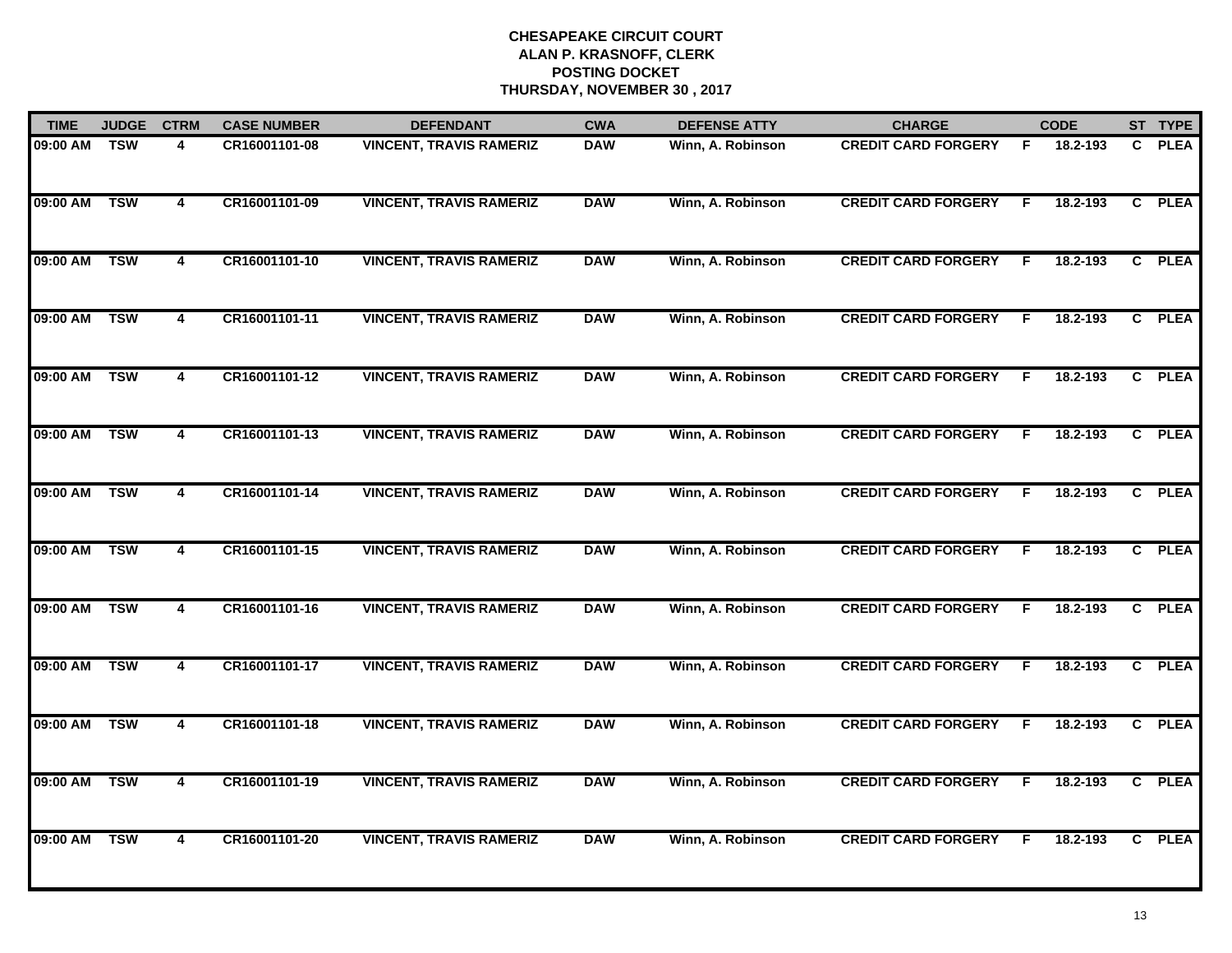| <b>TIME</b> | <b>JUDGE</b>      | <b>CTRM</b>             | <b>CASE NUMBER</b> | <b>DEFENDANT</b>                 | <b>CWA</b> | <b>DEFENSE ATTY</b>      | <b>CHARGE</b>                                     |    | <b>CODE</b>  |                | ST TYPE         |
|-------------|-------------------|-------------------------|--------------------|----------------------------------|------------|--------------------------|---------------------------------------------------|----|--------------|----------------|-----------------|
| 09:00 AM    | $\overline{T}$ SW | $\overline{\mathbf{A}}$ | CR16001101-21      | <b>VINCENT, TRAVIS RAMERIZ</b>   | <b>DAW</b> | Winn, A. Robinson        | <b>CREDIT CARD FORGERY</b>                        | F  | 18.2-193     | $\mathbf{c}$   | <b>PLEA</b>     |
| 09:00 AM    | <b>TSW</b>        | $\overline{4}$          | CR00002662-00      | <b>WHITE, JAMES MARTINEL</b>     |            | <b>W BUYRN</b>           | <b>GRAND LARCENY</b>                              | F. | 18.2-95      | $\overline{c}$ | $\overline{cc}$ |
| 09:00 AM    | <b>TSW</b>        | 4                       | CR02001330-00      | <b>WHITE, JAMES MARTINELLI</b>   |            | <b>PAUL HEDGES</b>       | <b>GRAND LARCENY</b>                              | F. | 18.2-95      | $\overline{c}$ | $\overline{cc}$ |
| 09:00 AM    | <b>TSW</b>        | 4                       | CR11002701-00      | <b>WHITE, JAMES MARTINELLI</b>   |            | <b>KARLE, KIMBERLY E</b> | <b>GRAND LARCENY</b>                              | F  | 18.2-95      | C              | cc              |
| 09:00 AM    | <b>TSW</b>        | 4                       | CR12000279-00      | <b>WHITE, JAMES MARTINELLI</b>   |            | <b>GIVANDO, STEPHEN</b>  | <b>VIOL PROBATION ON FEL</b><br><b>OFF</b>        | -F | 19.2-306     | C.             | cc              |
| 09:00 AM    | <b>TSW</b>        | 4                       | CR95A00278-00      | <b>WHITE, JAMES MARTINELLI</b>   |            | <b>MONTE KULIGOWSKI</b>  | <b>PROBATION VIOLATION</b>                        | F  | 19.2-306     | C              | $\overline{cc}$ |
| 09:00 AM    | <b>TSW</b>        | 4                       | CR95A00278-02      | <b>WHITE, JAMES MARTINELLI</b>   |            | <b>JOANNE SPENCER</b>    | <b>PROBATION VIOLATION</b>                        | F  | 19.2-306     | C              | $\overline{cc}$ |
| 09:00 AM    | <b>TSW</b>        | $\overline{4}$          | CR99003247-00      | <b>WHITE, JAMES MARTINELLI</b>   |            | <b>E IRELAND</b>         | <b>GRAND LARCNEY</b>                              | F. | 18.2-95      | $\overline{c}$ | $\overline{cc}$ |
| 09:00 AM    | <b>TSW</b>        | 4                       | CR99A03247-00      | <b>WHITE, JAMES MARTINELLI</b>   |            | <b>JEFFREY MASON</b>     | <b>PROBATION VIOLATION</b>                        | F  | 19.2-306     | C              | cc              |
| 09:00 AM    | <b>TSW</b>        | 4                       | CR99A03247-01      | <b>WHITE, JAMES MARTINELLI</b>   |            | <b>SHARON B MASON</b>    | <b>PROBATION VIOLATION</b>                        | F. | 19.2-306     | C              | <b>CC</b>       |
| 09:00 AM    | <b>TSW</b>        | $\overline{\mathbf{4}}$ | CR17000168-00      | <b>WYCHE, CHRISTOPHER</b>        | <b>AMF</b> | <b>KORSLUND, ERIC</b>    | <b>NONVIOL FELON POSS GUN F</b><br><b>W/I 10Y</b> |    | 18.2-308.2   | B              | <b>TRYL</b>     |
| 09:00 AM    | <b>TSW</b>        | $\overline{\mathbf{4}}$ | CR16001046-00      | <b>ZIMMERMAN, DENISE NOCELLA</b> | <b>CEE</b> | Black, Hugh E.; III      | <b>EMBEZZLEMENT OF PUBLIC F</b><br><b>FUNDS</b>   |    | $18.2 - 112$ | B              | <b>PLEA</b>     |
| 09:00 AM    | <b>TSW</b>        | 4                       | CR16001046-01      | <b>ZIMMERMAN, DENISE NOCELLA</b> | <b>CEE</b> | Black, Hugh E.; III      | <b>EMBEZZLEMENT &lt;\$200</b>                     | М  | 18.2-111     |                | <b>B</b> PLEA   |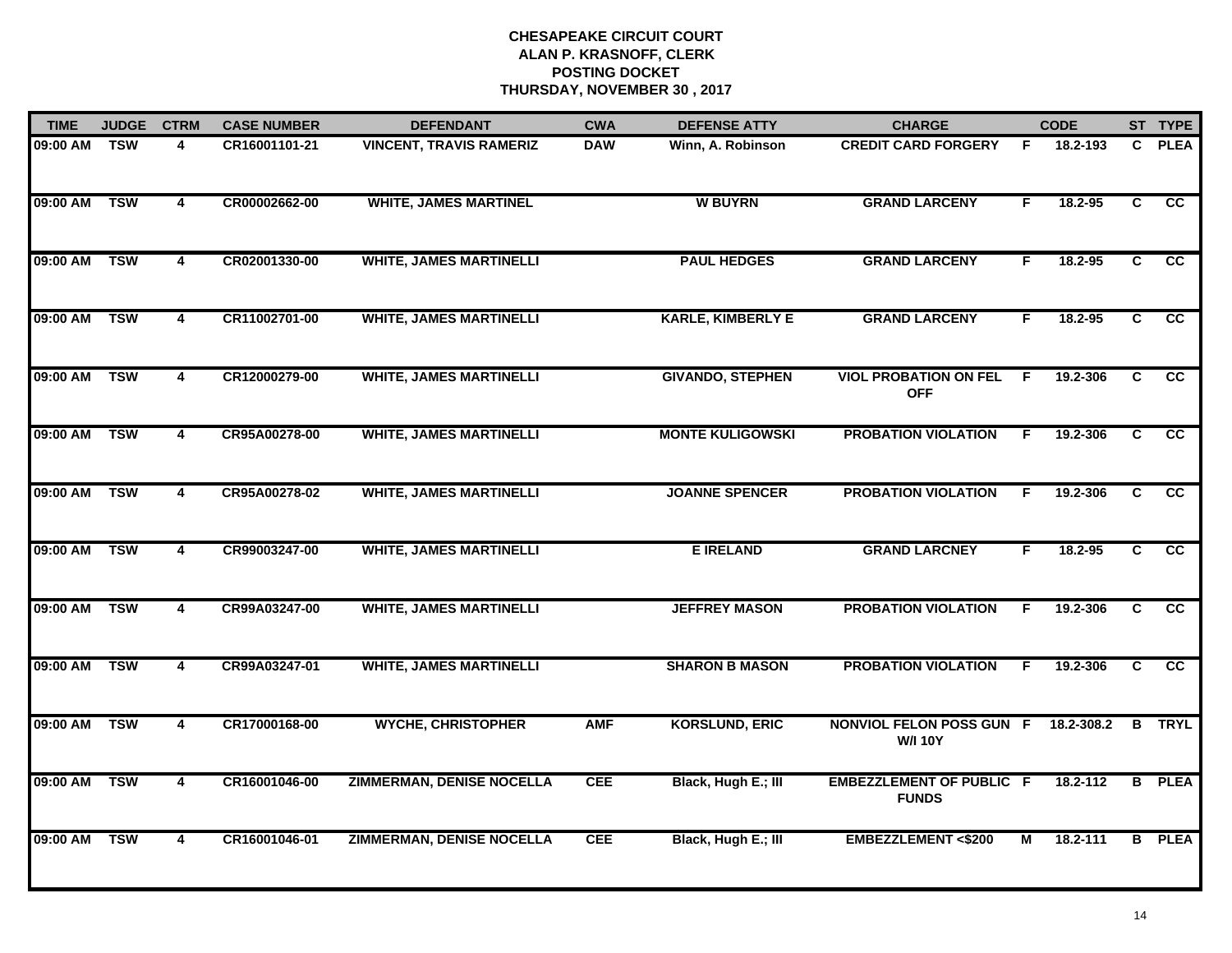| <b>TIME</b>   | <b>JUDGE</b> | <b>CTRM</b>    | <b>CASE NUMBER</b> | <b>DEFENDANT</b>                | <b>CWA</b> | <b>DEFENSE ATTY</b>       | <b>CHARGE</b>                                     |     | <b>CODE</b> |                | ST TYPE         |
|---------------|--------------|----------------|--------------------|---------------------------------|------------|---------------------------|---------------------------------------------------|-----|-------------|----------------|-----------------|
| 09:01 AM MATA |              | 5              | CR10003281-06      | <b>BRABBLE, JEREMIAH ADAM</b>   | <b>AEP</b> | <b>STOKES, MARK</b>       | <b>VIOL PROBATION ON FEL</b><br><b>OFF</b>        | - F | 19.2-306    | в              | DC.             |
| 09:01 AM MATA |              | 5              | CR16002023-00      | <b>BROWN, WHITNEY LEIGH</b>     |            | Laine, Herbert            | <b>OBTAIN MONEY/FALSE</b><br><b>PRET 3RD</b>      | F.  | 18.2-178    | C              | $\overline{DC}$ |
| 09:01 AM MATA |              | $\overline{5}$ | CR16002023-01      | <b>BROWN, WHITNEY LEIGH</b>     |            | <b>LAINE, HERBERT</b>     | <b>GRAND LARCENY</b>                              | F.  | 18.2-95     | $\overline{c}$ | $\overline{DC}$ |
| 09:01 AM MATA |              | 5              | CR16002023-02      | <b>BROWN, WHITNEY LEIGH</b>     |            | <b>LAINE, HERBERT</b>     | <b>OBTAIN MONEY/FALSE</b><br><b>PRET 3RD</b>      | F.  | 18.2-178    | C              | <b>DC</b>       |
| 09:01 AM MATA |              | 5              | CR17000193-00      | <b>BROWN, WHITNEY LEIGH</b>     |            | Laine, Herbert            | <b>OBTAIN MONEY BY FALSE F</b><br><b>PRETENSE</b> |     | 18.2-178    | C              | <b>DC</b>       |
| 09:01 AM MATA |              | 5              | CR17000193-01      | <b>BROWN, WHITNEY LEIGH</b>     |            | Laine, Herbert            | <b>OBTAIN MONEY/FALSE</b><br><b>PRET-CONSP</b>    | F.  | 18.2-178    | C              | DC.             |
| 09:01 AM MATA |              | 5              | CR11001194-06      | <b>COLTRAIN, JUSTIN ANDREW</b>  | CLB        | <b>PASS, STEPHANIE P</b>  | <b>VIOL PROBATION ON FEL</b><br><b>OFF</b>        | - F | 19.2-306    | B              | DC.             |
| 09:01 AM MATA |              | $\overline{5}$ | CR12002866-07      | <b>COLTRAIN, JUSTIN ANDREW</b>  | CLB        | <b>PASS, STEPHANIE P</b>  | <b>VIOL PROBATION ON FEL</b><br><b>OFF</b>        | - F | 19.2-306    | B              | $\overline{DC}$ |
| 09:01 AM MATA |              | 5              | CR16000019-00      | <b>COLTRAIN, JUSTIN ANDREW</b>  | CLB        | <b>PASS, STEPHANIE P</b>  | <b>GRAND LARCENY</b>                              | F   | $18.2 - 95$ | В              | <b>DC</b>       |
| 09:01 AM MATA |              | 5              | CR11001356-02      | <b>CUETO, GINGER MARIE</b>      | CLB        | <b>BLACK, HUGH E; III</b> | <b>VIOL PROBATION ON FEL</b><br><b>OFF</b>        | E   | 19.2-306    | C              | <b>DC</b>       |
| 09:01 AM MATA |              | 5              | CR11001759-02      | <b>CUETO, GINGER MARIE</b>      | CLB        | <b>BLACK, HUGH E; III</b> | <b>VIOL PROBATION ON FEL F</b><br><b>OFF</b>      |     | 19.2-306    | C              | DC.             |
| 09:01 AM MATA |              | 5              | CR15002059-01      | <b>DEVENPORT, MICHAEL SHANE</b> | <b>DAM</b> | <b>MORRIS, DIALLO</b>     | <b>VIOL PROBATION ON FEL</b><br><b>OFF</b>        | F.  | 19.2-306    | C              | $\overline{DC}$ |
| 09:01 AM MATA |              | 5              | CR16000003-01      | <b>DEVENPORT, MICHAEL SHANE</b> | <b>DAM</b> | <b>MORRIS, DIALLO</b>     | <b>VIOL PROBATION ON FEL</b><br><b>OFF</b>        | -F  | 19.2-306    | C.             | $\overline{DC}$ |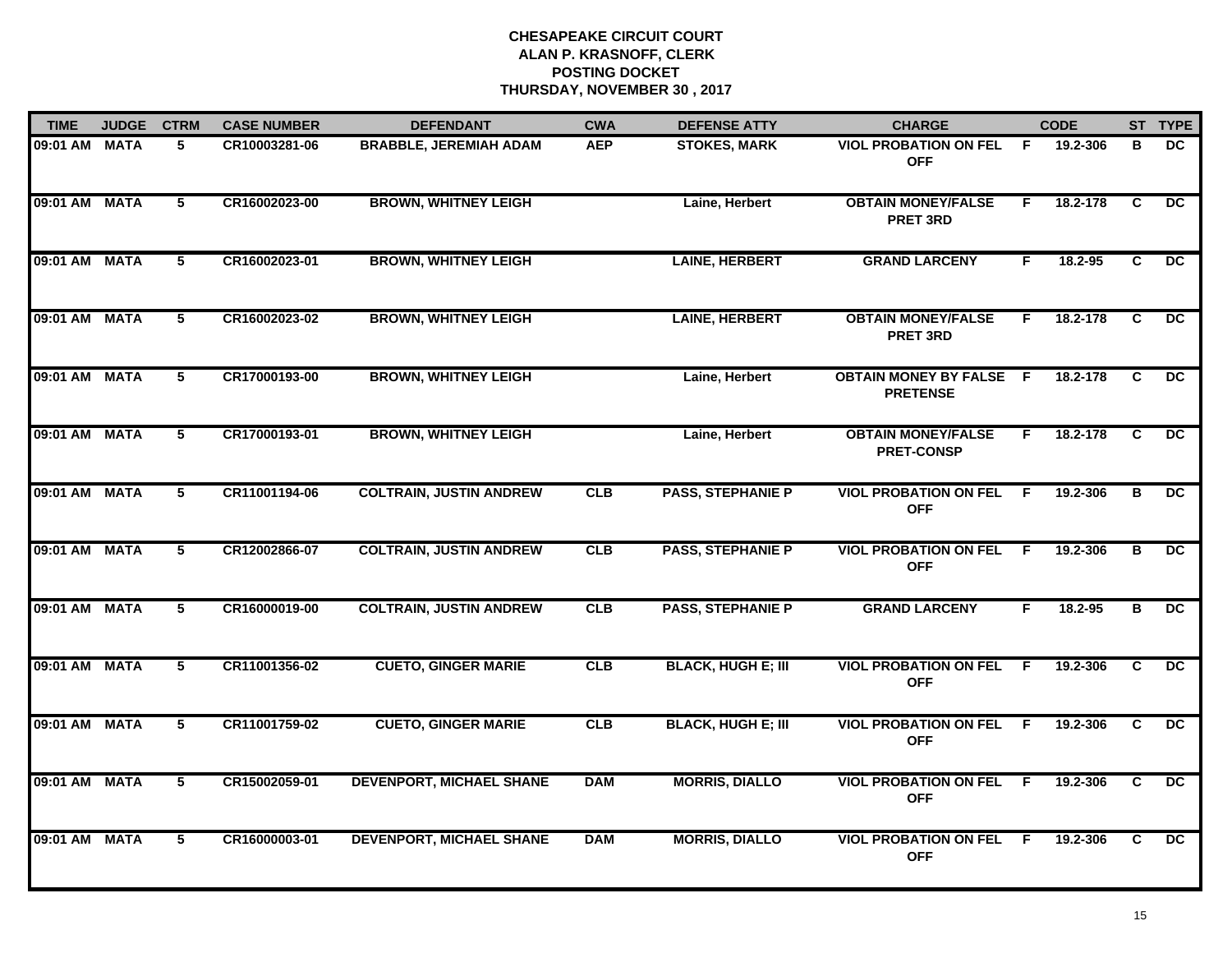| <b>TIME</b>   | <b>JUDGE</b> | <b>CTRM</b>    | <b>CASE NUMBER</b> | <b>DEFENDANT</b>                | <b>CWA</b>     | <b>DEFENSE ATTY</b>             | <b>CHARGE</b>                                        |     | <b>CODE</b> |                | ST TYPE         |
|---------------|--------------|----------------|--------------------|---------------------------------|----------------|---------------------------------|------------------------------------------------------|-----|-------------|----------------|-----------------|
| 09:01 AM MATA |              | 5              | CR17000114-00      | <b>DEVENPORT, MICHAEL SHANE</b> | <b>DAM</b>     | Martin, Terence P.              | <b>GRAND LARCENY: &gt;=\$200</b><br><b>NOT PERSN</b> | -F  | 18.2-95     | C.             | DC.             |
| 09:01 AM MATA |              | 5              | CR13001747-06      | <b>EVANS, MARK CHRISTOPHER</b>  | CLB            | <b>SHILLING, ANDREW</b>         | <b>VIOL PROBATION ON FEL</b><br><b>OFF</b>           | E   | 19.2-306    | C.             | DC              |
| 09:01 AM MATA |              | $\overline{5}$ | CR14002479-00      | <b>EVANS, MARK CHRISTOPHER</b>  | CLB            | <b>WENTWORTH, RACHEL</b>        | <b>GRAND LARCENY</b>                                 | F.  | 18.2-95     | $\overline{c}$ | DC              |
| 09:01 AM MATA |              | 5              | CR11002789-08      | <b>GALVIN, MORGAN RAE</b>       | <b>MIF</b>     | <b>OXENHAM, CARA</b>            | <b>VIOL PROBATION ON FEL</b><br><b>OFF</b>           | F.  | 19.2-306    | в              | <b>DC</b>       |
| 09:01 AM MATA |              | 5              | CR11002789-09      | <b>GALVIN, MORGAN RAE</b>       | <b>MIF</b>     | <b>OXENHAM, CARA</b>            | <b>VIOL PROBATION ON FEL</b><br><b>OFF</b>           | F.  | 19.2-306    | в              | <b>DC</b>       |
| 09:01 AM MATA |              | 5              | CR11002789-10      | <b>GALVIN, MORGAN RAE</b>       | <b>MIF</b>     | <b>OXENHAM, CARA</b>            | <b>VIOL PROBATION ON FEL</b><br><b>OFF</b>           | -F  | 19.2-306    | в              | DC              |
| 09:01 AM MATA |              | 5              | CR15000400-02      | <b>GALVIN, MORGAN RAE</b>       | <b>MIF</b>     | <b>OXENHAM, CARA</b>            | <b>VIOL PROBATION ON FEL</b><br><b>OFF</b>           | - F | 19.2-306    | B              | DC.             |
| 09:01 AM MATA |              | $\overline{5}$ | CR13002311-03      | <b>GRANT, JAMES ARNOLD; JR</b>  | S <sub>N</sub> | <b>SWEENEY, B COLIN</b>         | <b>VIOL PROBATION ON FEL</b><br><b>OFF</b>           | E   | 19.2-306    | C.             | $\overline{DC}$ |
| 09:01 AM MATA |              | 5              | CR14000600-01      | <b>GRANT, JAMES ARNOLD; JR</b>  | S <sub>N</sub> | <b>MELTON, JAMES</b>            | <b>VIOL PROBATION ON FEL</b><br><b>OFF</b>           | E   | 19.2-306    | C.             | <b>DC</b>       |
| 09:01 AM MATA |              | 5              | CR15000379-00      | <b>GRZYWINSKI, AMY MARIE</b>    | CLB            | <b>JONES, M COLSTON</b>         | <b>GRAND LARCENY</b>                                 | F   | $18.2 - 95$ | в              | <b>DC</b>       |
| 09:01 AM MATA |              | 5              | CR15000379-01      | <b>GRZYWINSKI, AMY MARIE</b>    | <b>CLB</b>     | <b>JONES, M COLSTON</b>         | <b>CONCEALMENT</b>                                   | F.  | 18.2-103    | в              | DC.             |
| 09:01 AM MATA |              | 5              | CR14001421-01      | <b>HOLT, JAMES BRANDON</b>      | <b>KAM</b>     | <b>SPENCER, JO ANNE</b>         | <b>VIOL PROBATION ON FEL</b><br><b>OFF</b>           | F.  | 19.2-306    | C.             | $\overline{DC}$ |
| 09:01 AM MATA |              | $\overline{5}$ | CR12002168-02      | <b>JONES, GARNETT DONTE</b>     | <b>CLB</b>     | <b>HARMON, HARRY DENNIS; JR</b> | <b>VIOL PROBATION ON FEL</b><br><b>OFF</b>           | F.  | 19.2-306    | в              | $\overline{DC}$ |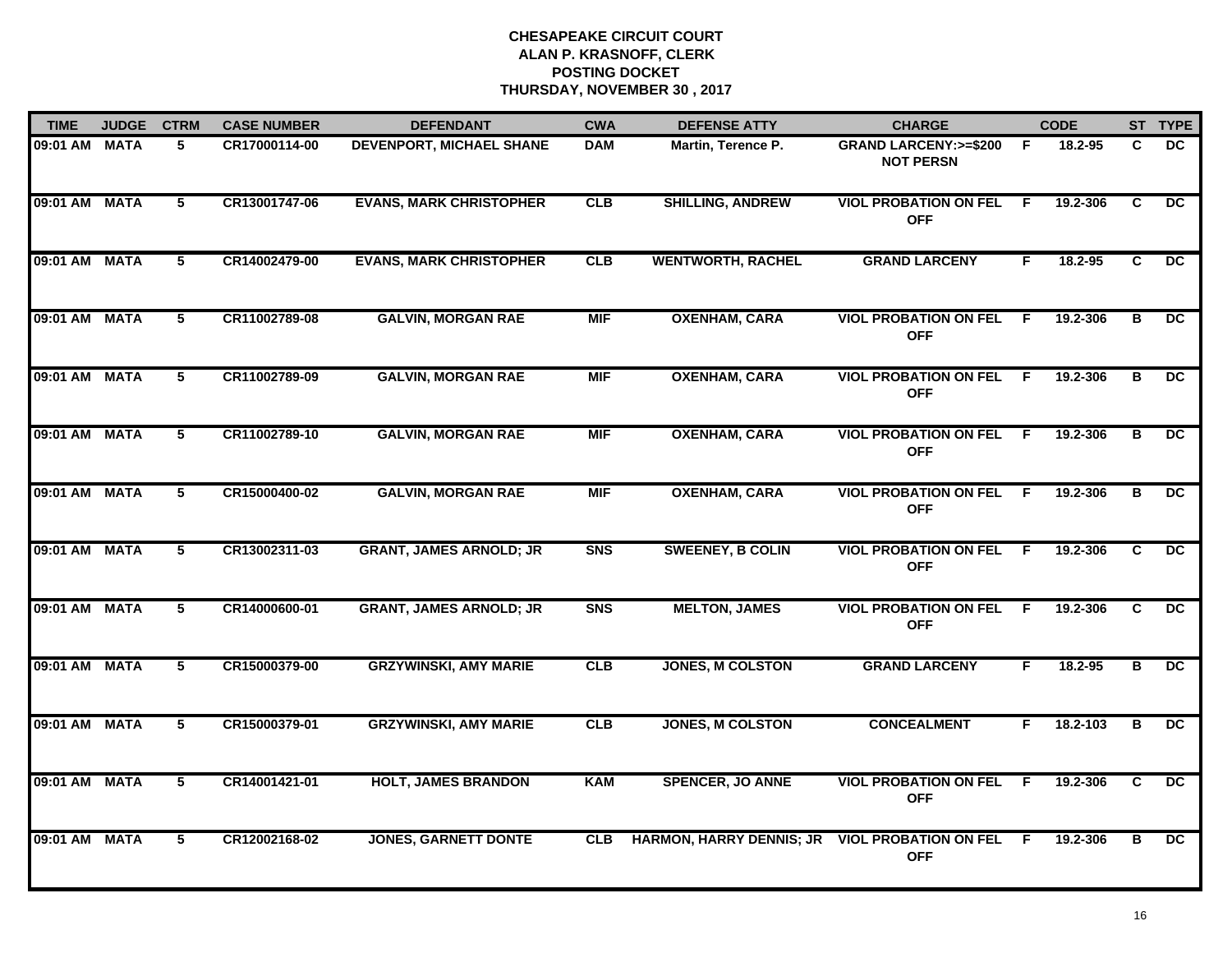| <b>TIME</b>   | <b>JUDGE</b> | <b>CTRM</b>     | <b>CASE NUMBER</b> | <b>DEFENDANT</b>                | <b>CWA</b> | <b>DEFENSE ATTY</b>      | <b>CHARGE</b>                                |                | <b>CODE</b> |                         | ST TYPE         |
|---------------|--------------|-----------------|--------------------|---------------------------------|------------|--------------------------|----------------------------------------------|----------------|-------------|-------------------------|-----------------|
| 09:01 AM MATA |              | 5               | CR10000091-03      | <b>KLEMSTINE, NATHAN ROBERT</b> |            | <b>SPENCER, JOANNE</b>   | <b>VIOL PROBATION ON FEL</b><br><b>OFF</b>   | -F.            | 19.2-306    | в                       | DC.             |
| 09:01 AM MATA |              | $5\phantom{.0}$ | CR15001732-00      | <b>KLEMSTINE, NATHAN ROBERT</b> |            | <b>SPENCER, JO ANNE</b>  | <b>ELUDE</b>                                 |                | F 46.2-817B | B                       | DC.             |
| 09:01 AM MATA |              | 5               | CR14002402-01      | <b>LATIMER, RYAN ADAM</b>       |            | <b>PASS, STEPHANIE P</b> | <b>VIOL PROBATION ON FEL</b><br><b>OFF</b>   | -F             | 19.2-306    | B                       | DC              |
| 09:01 AM MATA |              | 5               | CR15000755-04      | <b>LATIMER, RYAN ADAM</b>       |            | <b>PASS, STEPHANIE P</b> | <b>VIOL PROBATION ON FEL</b><br><b>OFF</b>   | -F.            | 19.2-306    | в                       | <b>DC</b>       |
| 09:01 AM MATA |              | 5               | CR15000755-05      | <b>LATIMER, RYAN ADAM</b>       |            | <b>PASS, STEPHANIE P</b> | <b>VIOL PROBATION ON FEL</b><br><b>OFF</b>   | F.             | 19.2-306    | в                       | DC              |
| 09:01 AM MATA |              | 5               | CR14000450-01      | <b>LEWIS, TIFFANY COLLEEN</b>   | CLB        | Wegman, Robert L.        | <b>VIOL PROBATION ON FEL F</b><br><b>OFF</b> |                | 19.2-306    | в                       | DC.             |
| 09:01 AM MATA |              | $\overline{5}$  | CR14001510-03      | <b>LEWIS, TIFFANY COLLEEN</b>   | CLB        | Wegman, Robert L.        | <b>VIOL PROBATION ON FEL</b><br><b>OFF</b>   | $\overline{F}$ | 19.2-306    | $\overline{\mathbf{B}}$ | $\overline{DC}$ |
| 09:01 AM MATA |              | 5               | CR14001745-01      | <b>LEWIS, TIFFANY COLLEEN</b>   | CLB        | Wegman, Robert L.        | <b>VIOL PROBATION ON FEL</b><br><b>OFF</b>   | -F.            | 19.2-306    | В                       | $\overline{DC}$ |
| 09:01 AM MATA |              | 5               | CR12000986-03      | <b>LYNCH, PATRICK CODY</b>      | <b>AWW</b> | <b>WEGMAN, ROBERT L</b>  | <b>VIOL PROBATION ON FEL</b><br><b>OFF</b>   | -F             | 19.2-306    | в                       | DC.             |
| 09:01 AM MATA |              | 5               | CR16001531-00      | <b>LYNCH, PATRICK CODY</b>      | <b>AWW</b> | <b>MESSMAN, MYKELL L</b> | <b>POSSESS HEROIN</b>                        | F.             | 18.2-250    | B                       | DC              |
| 09:01 AM MATA |              | 5               | CR11003019-01      | <b>MOYLER, KEITH LAVON</b>      | CLB        | <b>PASS, STEPHANIE P</b> | <b>VIOL PROBATION ON FEL</b><br><b>OFF</b>   | F.             | 19.2-306    | В                       | $\overline{DC}$ |
| 09:01 AM MATA |              | $\overline{5}$  | CR13000625-01      | <b>PARDEE, DANIEL THOMAS</b>    | <b>SNS</b> | <b>KORSLUND, ERIC</b>    | <b>VIOL PROBATION ON FEL</b><br><b>OFF</b>   | F.             | 19.2-306    | $\overline{c}$          | $\overline{DC}$ |
| 09:01 AM MATA |              | 5               | CR16000451-00      | <b>PARKER, GINGER BUSICK</b>    | CLB        | <b>BARLOW, JASON</b>     | PETTIT LARCENY 3RD+ OFF F                    |                | 18.2-104    | C                       | DC.             |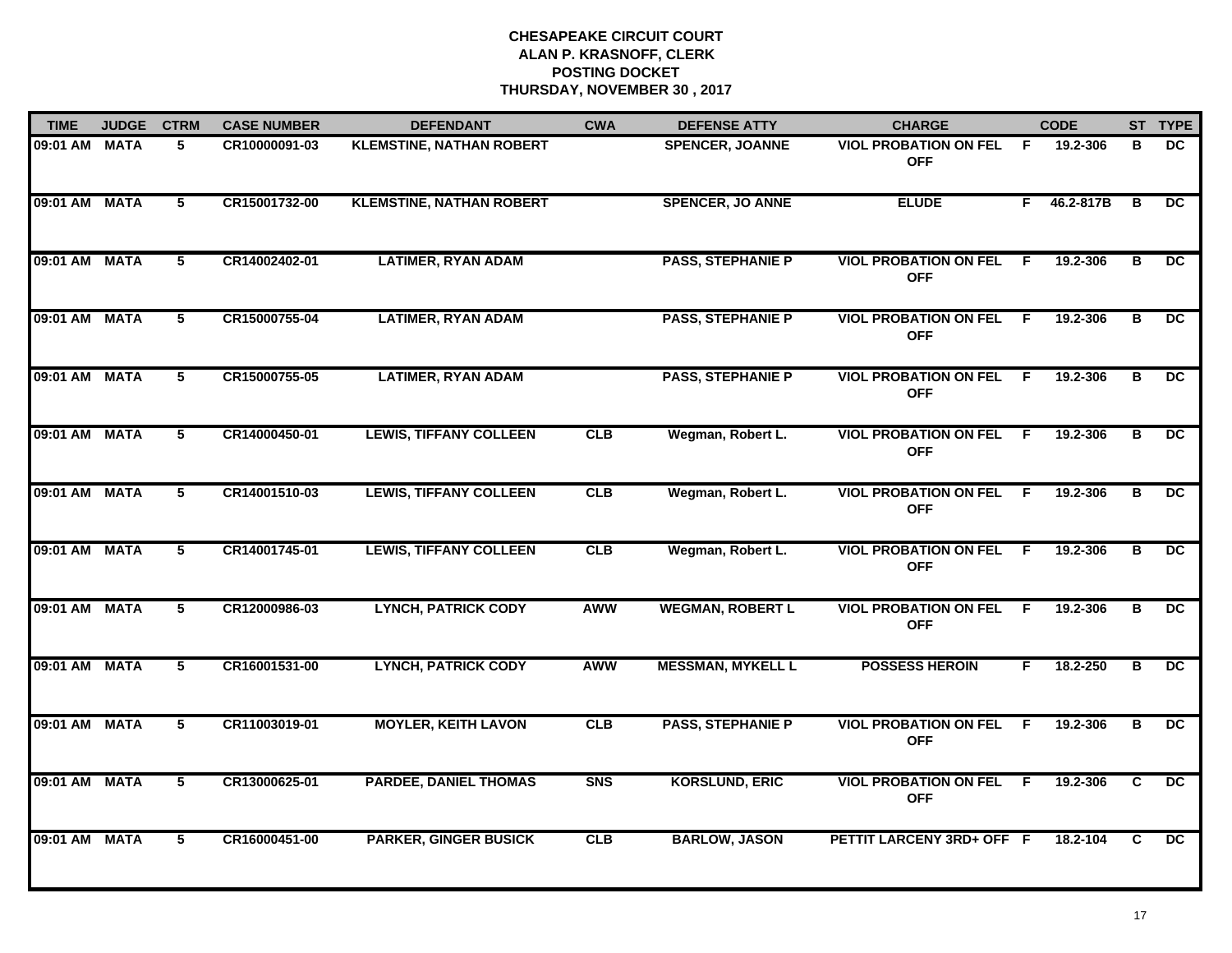| <b>TIME</b>   | <b>JUDGE</b> | <b>CTRM</b>    | <b>CASE NUMBER</b> | <b>DEFENDANT</b>                         | <b>CWA</b> | <b>DEFENSE ATTY</b>          | <b>CHARGE</b>                              |                | <b>CODE</b> |                | ST TYPE         |
|---------------|--------------|----------------|--------------------|------------------------------------------|------------|------------------------------|--------------------------------------------|----------------|-------------|----------------|-----------------|
| 09:01 AM MATA |              | 5              | CR15000698-01      | <b>PARLETT, KENNETH RAY; JR</b>          |            | <b>RENNINGER, NICHOLAS D</b> | <b>PROB VIOL (GRAND</b><br><b>LARCENY)</b> | F.             | 19.2-306    | C              | DC.             |
| 09:01 AM MATA |              | 5              | CR17001317-00      | <b>PARLETT, KENNETH RAY; JR</b>          |            | Sacks, Andrew M.             | <b>POSSESS COCAINE</b>                     | F              | 18.2-250    | B              | <b>DC</b>       |
| 09:01 AM MATA |              | $5^{\circ}$    | CR12001883-01      | PITTS-WORRELL, PATIENCE<br><b>PATRIC</b> | <b>KAM</b> | <b>DUNN, JASON A</b>         | <b>VIOL PROBATION ON FEL</b><br><b>OFF</b> | E              | 19.2-306    | C              | $\overline{DC}$ |
| 09:01 AM MATA |              | 5              | CR12003172-01      | PITTS-WORRELL, PATIENCE<br><b>PATRIC</b> | <b>KAM</b> | <b>DUNN, JASON A</b>         | <b>VIOL PROBATION ON FEL</b><br><b>OFF</b> | -F             | 19.2-306    | C              | DC.             |
| 09:01 AM MATA |              | 5              | CR17001129-00      | <b>TEW, CYNTHIA RAE</b>                  |            | <b>SACKS, ANDREW</b>         | <b>POSSESS HEROIN</b>                      | F.             | 18.2-250    | B              | DC.             |
| 09:01 AM MATA |              | 5              | CR17001129-01      | <b>TEW, CYNTHIA RAE</b>                  |            | <b>SACKS, ANDREW</b>         | <b>PETIT LARCENY</b>                       | $\overline{M}$ | 18.2-96     | в              | $\overline{DC}$ |
| 09:01 AM MATA |              | $\overline{5}$ | CR17001129-02      | <b>TEW, CYNTHIA RAE</b>                  |            | <b>SACKS, ANDREW</b>         | <b>POSSESS FENTANYL</b>                    | F.             | 18.2-250    | $\overline{c}$ | $\overline{DC}$ |
| 09:01 AM MATA |              | $\overline{5}$ | CR08002968-02      | <b>TOLSON, CHRISTOPHER ROBERT</b>        |            | <b>PASS, STEPHANIE P</b>     | <b>VIOL PROBATION ON FEL</b><br><b>OFF</b> | -F             | 19.2-306    | C              | $\overline{DC}$ |
| 09:01 AM MATA |              | 5              | CR09003527-01      | <b>TOLSON, CHRISTOPHER ROBERT</b>        |            | <b>PASS, STEPHANIE P</b>     | <b>VIOL PROBATION ON FEL</b><br><b>OFF</b> | - F            | 19.2-306    | C              | <b>DC</b>       |
| 09:01 AM MATA |              | 5              | CR09003528-01      | <b>TOLSON, CHRISTOPHER ROBERT</b>        |            | <b>PASS, STEPHANIE P</b>     | <b>VIOL PROBATION ON FEL</b><br><b>OFF</b> | -F             | 19.2-306    | $\mathbf{C}$   | <b>DC</b>       |
| 09:01 AM MATA |              | 5              | CR09003529-01      | <b>TOLSON, CHRISTOPHER ROBERT</b>        |            | <b>PASS, STEPHANIE P</b>     | <b>VIOL PROBATION ON FEL</b><br><b>OFF</b> | -F             | 19.2-306    | C              | $\overline{DC}$ |
| 09:01 AM MATA |              | $\overline{5}$ | CR09003530-01      | <b>TOLSON, CHRISTOPHER ROBERT</b>        |            | <b>PASS, STEPHANIE P</b>     | <b>VIOL PROBATION ON FEL</b><br><b>OFF</b> | $\overline{F}$ | 19.2-306    | $\overline{c}$ | $\overline{DC}$ |
| 09:01 AM MATA |              | 5              | CR09003531-01      | <b>TOLSON, CHRISTOPHER ROBERT</b>        |            | <b>PASS, STEPHANIE P</b>     | <b>VIOL PROBATION ON FEL</b><br><b>OFF</b> | -F             | 19.2-306    | C              | $\overline{DC}$ |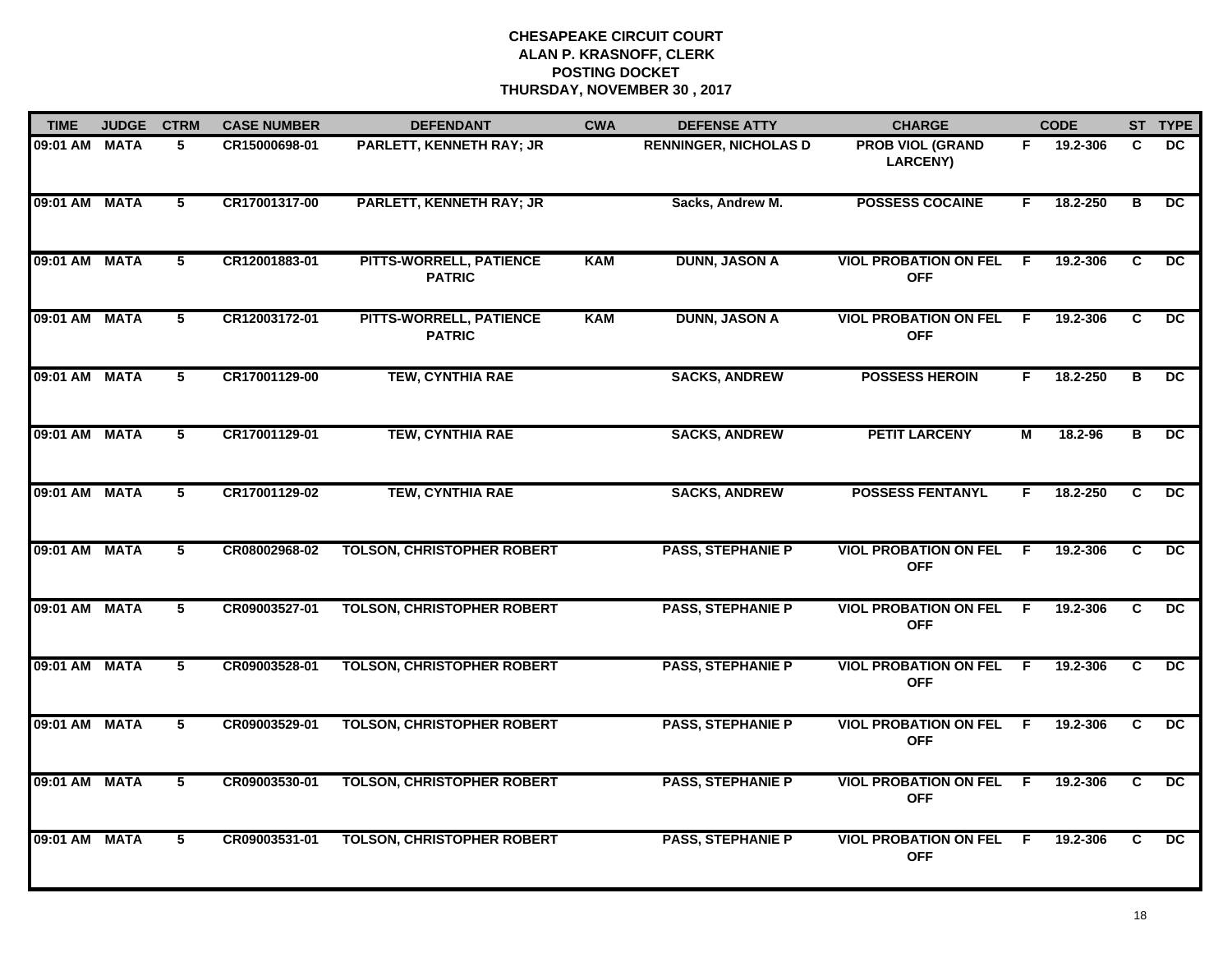| <b>TIME</b>   | <b>JUDGE</b> | <b>CTRM</b>    | <b>CASE NUMBER</b> | <b>DEFENDANT</b>                  | <b>CWA</b> | <b>DEFENSE ATTY</b>       | <b>CHARGE</b>                                 |     | <b>CODE</b> |    | ST TYPE         |
|---------------|--------------|----------------|--------------------|-----------------------------------|------------|---------------------------|-----------------------------------------------|-----|-------------|----|-----------------|
| 09:01 AM MATA |              | 5              | CR09003532-01      | <b>TOLSON, CHRISTOPHER ROBERT</b> |            | <b>PASS, STEPHANIE P</b>  | <b>VIOL PROBATION OF MISD M</b><br><b>OFF</b> |     | 19.2-306    | C  | DC.             |
| 09:01 AM MATA |              | 5              | CR09003753-01      | <b>TOLSON, CHRISTOPHER ROBERT</b> |            | <b>PASS, STEPHANIE P</b>  | <b>VIOL PROBATION ON FEL</b><br><b>OFF</b>    | - F | 19.2-306    | C  | $\overline{DC}$ |
| 09:01 AM MATA |              | $\overline{5}$ | CR10000142-02      | <b>TOLSON, CHRISTOPHER ROBERT</b> |            | <b>PASS, STEPHANIE P</b>  | <b>VIOL PROBATION ON FEL</b><br><b>OFF</b>    | F.  | 19.2-306    | C  | $\overline{DC}$ |
| 09:01 AM MATA |              | 5              | CR10000142-03      | <b>TOLSON, CHRISTOPHER ROBERT</b> |            | <b>PASS, STEPHANIE P</b>  | <b>VIOL PROBATION ON FEL</b><br><b>OFF</b>    | F.  | 19.2-306    | C  | <b>DC</b>       |
| 09:01 AM MATA |              | 5              | CR17000279-00      | <b>TOLSON, CHRISTOPHER ROBERT</b> |            | Winn, A. Robinson         | <b>LARCENY, 3RD+OFF</b>                       | F.  | 18.2-104    | C  | <b>DC</b>       |
| 09:01 AM MATA |              | 5              | CR17000279-01      | <b>TOLSON, CHRISTOPHER ROBERT</b> |            | Winn, A. Robinson         | <b>LARCENY, 3RD+ OFF</b>                      | F   | 18.2-104    | C  | DC              |
| 09:01 AM MATA |              | 5              | CR17000279-02      | <b>TOLSON, CHRISTOPHER ROBERT</b> |            | Winn, A. Robinson         | <b>GRAND LARCENY</b>                          | F   | 18.2-95     | C  | DC.             |
| 09:01 AM MATA |              | $\overline{5}$ | CR11003039-04      | <b>WEERA, DAVETTA DANIELLE</b>    |            | Reveley, H. K.; Jr.       | <b>VIOL PROBATION ON FEL</b><br><b>OFF</b>    | -F  | 19.2-306    | C  | $\overline{DC}$ |
| 09:01 AM MATA |              | 5              | CR14000014-03      | <b>WHITE, CAROL JEAN</b>          | CLB        | <b>BLACK, HUGH E; III</b> | <b>VIOL PROBATION ON FEL</b><br><b>OFF</b>    | F.  | 19.2-306    | C  | <b>DC</b>       |
| 09:01 AM MATA |              | 5              | CR13001353-03      | <b>WILLIAMS, EMMA LOUISE</b>      |            | Mason, G. Jeffrey         | <b>VIOL PROBATION ON FEL</b><br><b>OFF</b>    | E   | 19.2-306    | В  | <b>DC</b>       |
| 09:01 AM MATA |              | 5              | CR13001353-04      | <b>WILLIAMS, EMMA LOUISE</b>      |            | Mason, G. Jeffrey         | VIOL GOOD BEHAV ON MISD M<br><b>OFF</b>       |     | 19.2-306    | в  | DC              |
| 09:30 AM      | <b>TSW</b>   | $\overline{2}$ | CR10001976-02      | <b>GILLILAND, BRADLEY WAYNE</b>   |            |                           | <b>PROB VIOL (POSSESS</b><br><b>HEROIN)</b>   | F.  | 19.2-306    | C. | <b>ADAT</b>     |
| 09:30 AM      | <b>TSW</b>   | $\mathbf{2}$   | CR14002027-01      | <b>GREEN, LOUIS WYNDELL; JR</b>   | <b>MIF</b> | <b>MONAGHAN, JOHN A</b>   | <b>GRAND LARCENY</b>                          | F   | $18.2 - 95$ | C. | AC              |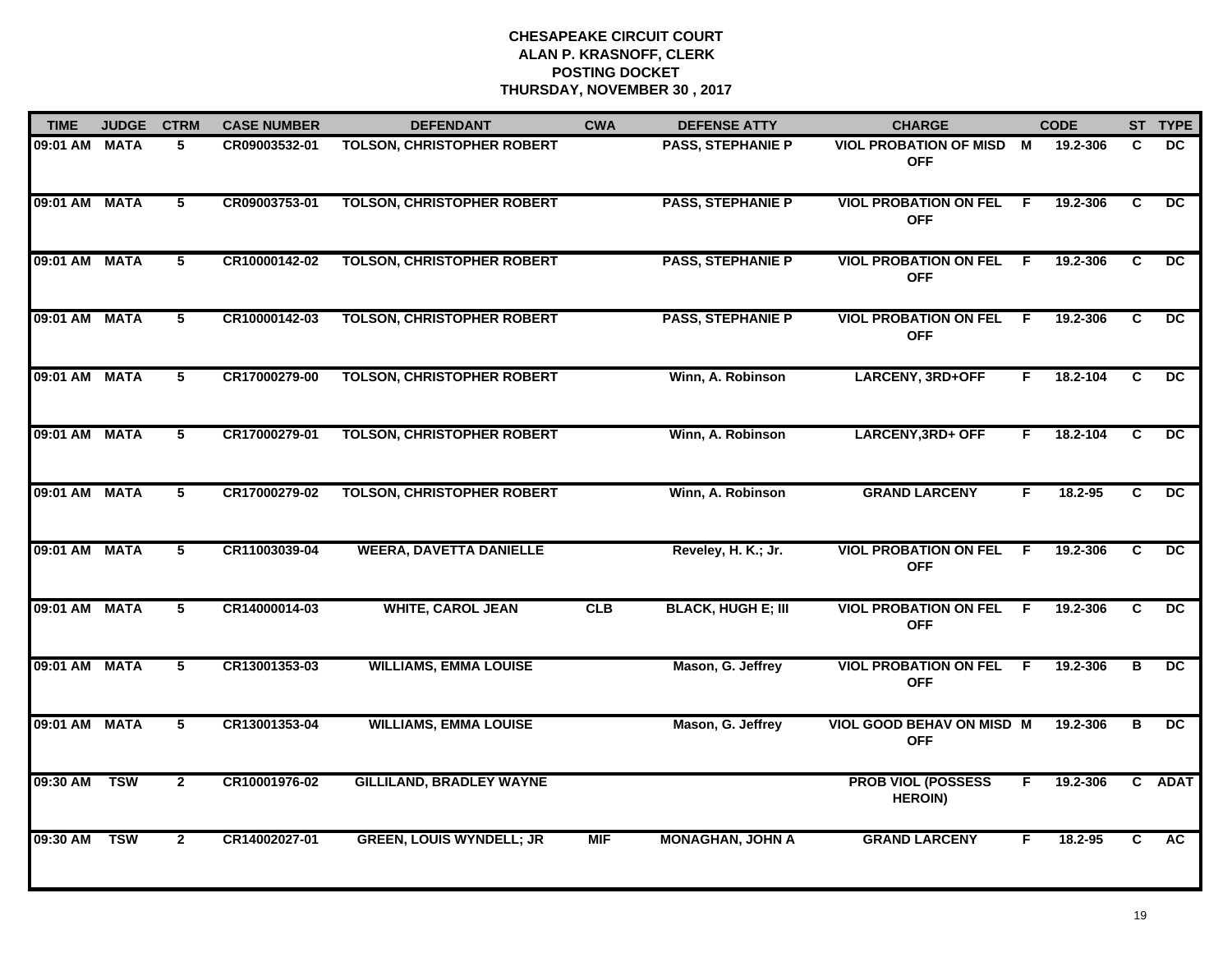| <b>TIME</b>      | <b>JUDGE</b> | <b>CTRM</b> | <b>CASE NUMBER</b> | <b>DEFENDANT</b>           | <b>CWA</b> | <b>DEFENSE ATTY</b> | <b>CHARGE</b>                                 | <b>CODE</b> | ST TYPE     |
|------------------|--------------|-------------|--------------------|----------------------------|------------|---------------------|-----------------------------------------------|-------------|-------------|
| <b>109:30 AM</b> | <b>TSW</b>   |             | CR17000745-03      | <b>OLIVER, MONICA LYNN</b> |            |                     | <b>PROB VIOL (POSSESS)</b><br><b>HEROIN)</b>  | 19.2-306    | <b>ADAT</b> |
| <b>09:30 AM</b>  | <b>TSW</b>   |             | CR17000745-04      | <b>OLIVER, MONICA LYNN</b> |            |                     | <b>PROB VIOL (POSSESS)</b><br><b>COCAINE)</b> | 19.2-306    | <b>ADAT</b> |